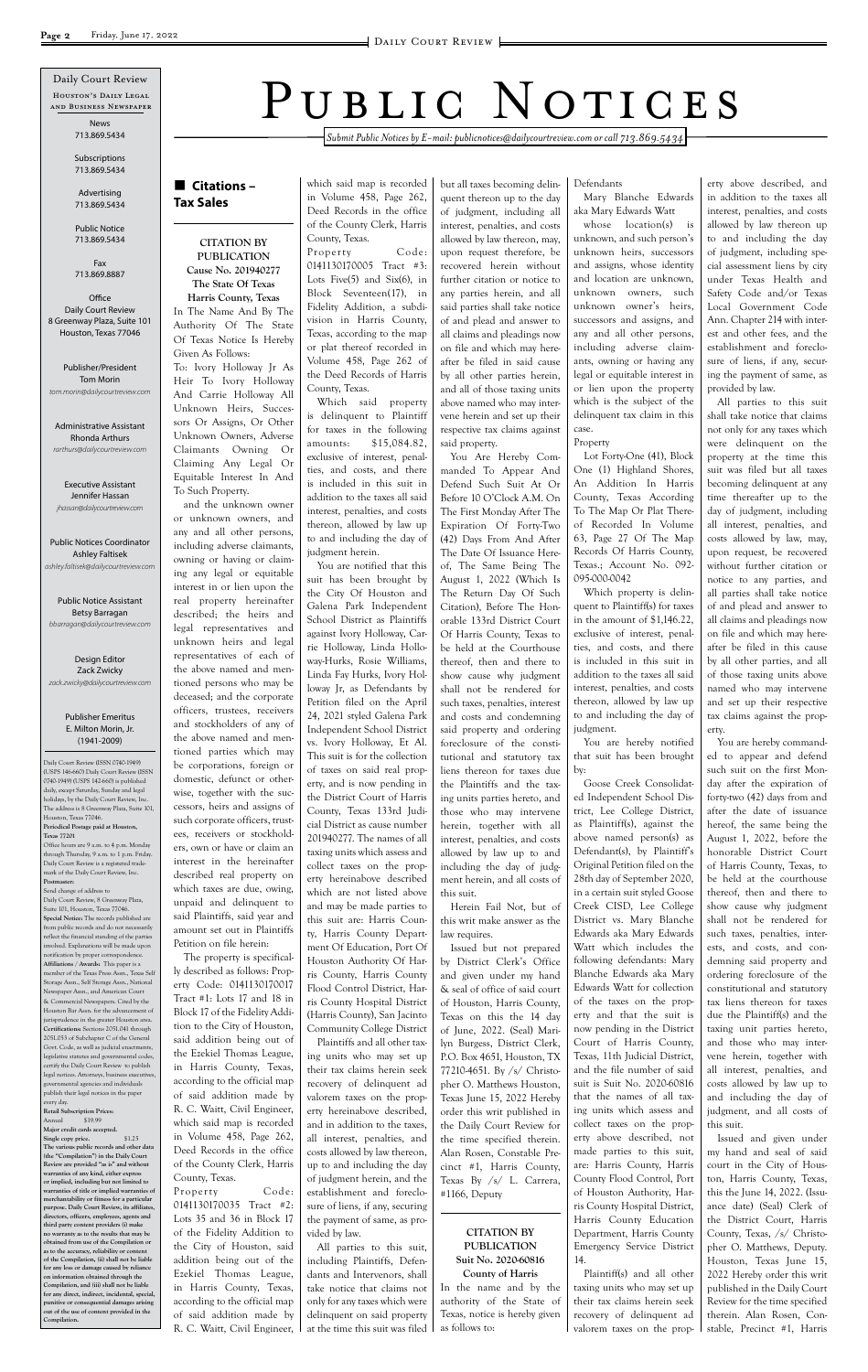

County, Texas By: /s/ C. Cartwright, #1166**, D**eputy

#### **CITATION BY PUBLICATION Suit No. 2020-76129 County of Harris**

In the name and by the authority of the State of Texas, notice is hereby given as follows to: Defendants

whose location(s) is unknown, and such person's unknown heirs, successors and assigns, whose identity and location are unknown, unknown owners, such unknown owner's heirs, successors and assigns, and any and all other persons, including adverse claimants, owning or having any legal or equitable interest in or lien upon the property which is the subject of the delinquent tax claim in this case.

Augustine M. Turner, Earnest Woodfork, Runer Woodfork

Property

Lot Ten (10), Block Five (5), Oaklawn Addition, An Addition In Harris County, Texas, According To The Map Or Plat Thereof Recorded In Volume 725, Page 421 of the Deed Records of Harris County, Texas. Account No. 063-019-005-0010

Which property is delinquent to Plaintiff(s) for taxes in the amount of \$1,837.53, exclusive of interest, penalties, and costs, and there is included in this suit in addition to the taxes all said interest, penalties, and costs thereon, allowed by law up to and including the day of judgment.

You are hereby notified that suit has been brought by:

Goose Creek Consolidated Independent School District, Lee College District, as Plaintiff(s), against the above named person(s) as Defendant(s), by Plantiff's Original Petition filed on the 25th day of November, 2020, in a certain suit styled Goose Creek CISD, Lee College Distsrict vs. Augustine M. Turner, Earnest Woodfork, Runer Woodfork, which includes the following defendants: Augustine M. Turner, Earnest Woodfork, Runer Woodfork for collection of the taxes on the property and that the suit is now pending in the District Court of Harris County, Texas, 269th Judicial District, and the file number of said suit is Suit No. 2020- 76129 that the names of all taxing units which assess and collect taxes on the property above described, not made parties to this suit, are: Harris County, Harris County Flood Control, Port of Houston Authority, Harris County Hospital District, Harris County Education

Department, City of Baytown.

Plaintiff(s) and all other taxing units who may set up their tax claims herein seek recovery of delinquent ad valorem taxes on the property above described, and in addition to the taxes all interest, penalties, and costs allowed by law thereon up to and including the day of judgment, including special assessment liens by city under Texas Health and Safety Code and/or Texas Local Government Code Ann. Chapter 214 with interest and other fees, and the establishment and foreclosure of liens, if any, securing the payment of same, as provided by law.

All parties to this suit shall take notice that claims not only for any taxes which were delinquent on the property at the time this suit was filed but all taxes becoming delinquent at any time thereafter up to the day of judgment, including all interest, penalties, and costs allowed by law, may, upon request, be recovered without further citation or notice to any parties, and all parties shall take notice of and plead and answer to all claims and pleadings now on file and which may hereafter be filed in this cause by all other parties, and all of those taxing units above named who may intervene and set up their respective tax claims against the property.

You are hereby commanded to appear and defend such suit on the first Monday after the expiration of fortytwo (42) days from and after the date of issuance hereof, the same being the August 1, 2022, before the honorable District Court of Harris County, Texas, to be held at the courthouse thereof, then and there to show cause why judgment shall not be rendered for such taxes, penalties, interest, and costs, and condemning said property and ordering foreclosure of the constitutional and statutory tax liens thereon for taxes due the Plaintiff(s) and the taxing unit parties hereto, and those who may intervene herein, together with all interest, penalties, and costs allowed by law up to and including the day of judgment, and all costs of

this suit. Issued and given under my hand and seal of said court in the City of Houston, Harris County, Texas, this the June 14, 2022. (Issuance date) (Seal) Clerk of the District Court, Harris County, Texas /s/ Christopher O. Matthews, Deputy. Houston, Texas June 15, 2022 Hereby order this writ published in the Daily Court Review for the time specified therein. Alan Rosen, Constable, Precinct #1, Harris County, Texas By: /s/ C. Cartwright, #1166, Deputy

> **CITATION BY PUBLICATION Cause No. 202113496 The State Of Texas Harris County, Texas**

In The Name And By The Authority Of The State Of Texas Notice Is Hereby Given As Follows:

To: Cheryl L. Tubbs Rodriguez Individually And All Unknown Heirs, Successors Or Assigns, Or Other Unknown Owners, Adverse Claimants Owning Or Claiming Any Legal Or Equitable Interest In And To Such Property.

and the unknown owner or unknown owners, and any and all other persons, including adverse claimants, owning or having or claiming any legal or equitable interest in or lien upon the real property hereinafter described; the heirs and legal representatives and unknown heirs and legal representatives of each of the above named and mentioned persons who may be deceased; and the corporate officers, trustees, receivers and stockholders of any of the above named and mentioned parties which may be corporations, foreign or domestic, defunct or otherwise, together with the successors, heirs and assigns of such corporate officers, trustees, receivers or stockholders, own or have or claim an interest in the hereinafter described real property on which taxes are due, owing, unpaid and delinquent to said Plaintiffs, said year and amount set out in Plaintiffs First Amended Petition on file herein:

The property is specifically described as follows: Property Code: 1104900000003 Tract #1: Lot Three (3), In Block Thirty (30) Of Corrected Plat Of Greengate Place, Section Five (5), A Subdivision In Harris County, Texas, According To The Map Or Plat Thereof Recorded In Volume 269, Page 102, Of The Map Records Of Harris County, Texas.

Which said property is delinquent to Plaintiff for taxes in the following amounts: \$3,899.02, exclusive of interest, penalties, and costs, and there is included in this suit in addition to the taxes all said interest, penalties, and costs thereon, allowed by law up to and including the day of judgment herein.

You are notified that this suit has been brought by the Spring Independent School District as Plaintiffs against William G. Rodriguez, Cheryl L. Tubbs Rodriguez, Brett Tubbs, as Defendants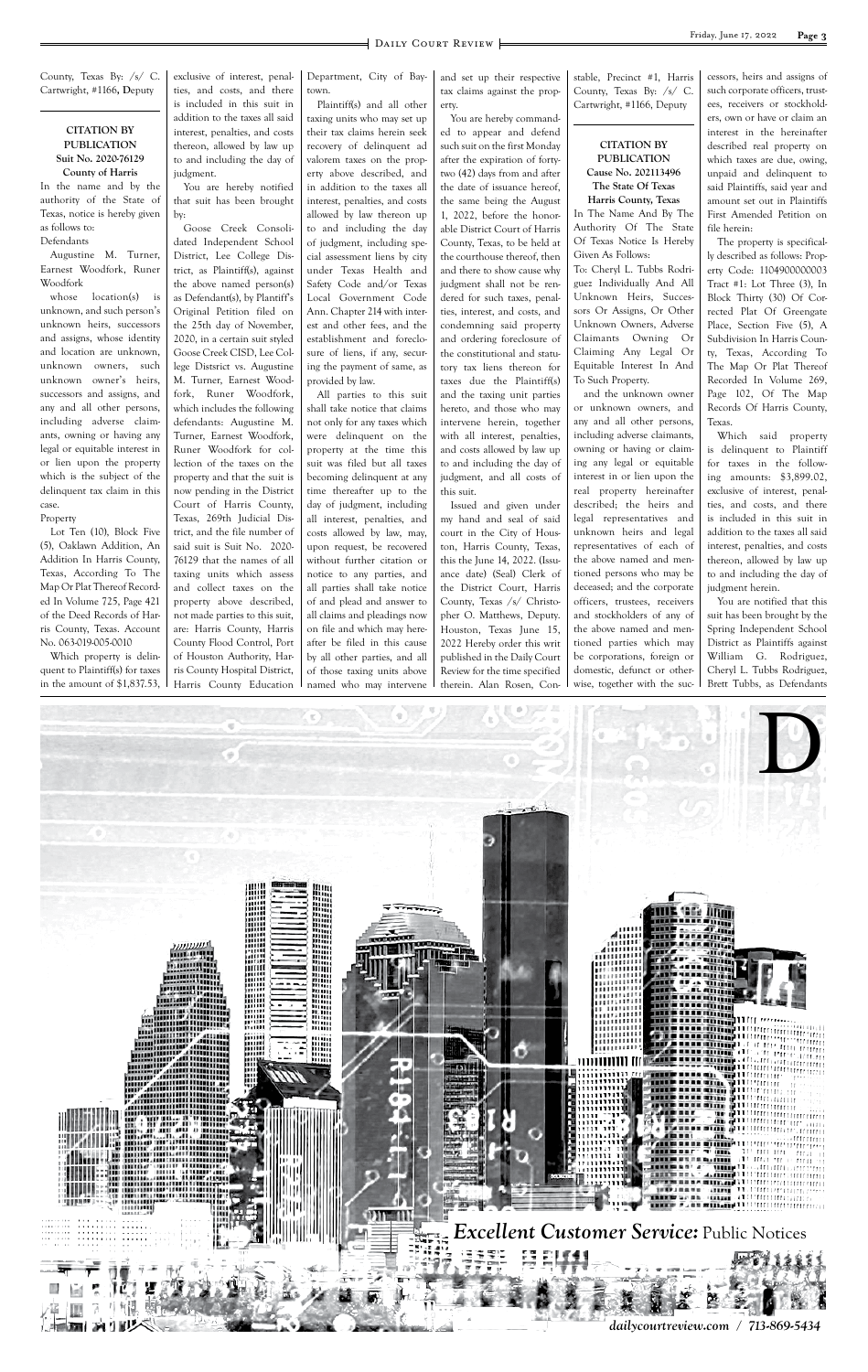by First Amended Petition filed on the October 21, 2021 styled Spring Independent School District vs. William G. Rodriguez, Et Al. This suit is for the collection of taxes on said real property, and is now pending in the District Court of Harris County, Texas 80th Judicial District as cause number 202113496. The names of all taxing units which assess and collect taxes on the property hereinabove described which are not listed above and may be made parties to this suit are: Harris County, Harris County Department Of Education, Port Of Houston Authority Of Harris County, Harris County Flood Control District, Harris County Hospital District (Harris County), Lone Star College System, Harris County Emergency Services District #7, Harris County Emergency Service District #11, Tattor Road Management District

Plaintiffs and all other taxing units who may set up their tax claims herein seek recovery of delinquent ad valorem taxes on the property hereinabove described, and in addition to the taxes, all interest, penalties, and costs allowed by law thereon, up to and including the day of judgment herein, and the establishment and foreclosure of liens, if any, securing the payment of same, as provided by law.

All parties to this suit, including Plaintiffs, Defendants and Intervenors, shall take notice that claims not only for any taxes which were delinquent on said property at the time this suit was filed but all taxes becoming delinquent thereon up to the day of judgment, including all interest, penalties, and costs allowed by law thereon, may, upon request therefore, be recovered herein without further citation or notice to any parties herein, and all said parties shall take notice of and plead and answer to all claims and pleadings now on file and which may hereafter be filed in said cause by all other parties herein,

### ■ Citations – **Divorce/Adoption**

and all of those taxing units above named who may intervene herein and set up their respective tax claims against said property.

You Are Hereby Commanded To Appear And Defend Such Suit At Or Before 10 O'Clock A.M. On The First Monday After The Expiration Of Forty-Two (42) Days From And After The Date Of Issuance Hereof, The Same Being The August 1, 2022 (Which Is The Return Day Of Such Citation), Before The Honorable 80th District Court Of Harris County, Texas to be held at the Courthouse thereof, then and there to show cause why judgment shall not be rendered for such taxes, penalties, interest

and costs and condemning said property and ordering foreclosure of the constitutional and statutory tax liens thereon for taxes due the Plaintiffs and the taxing units parties hereto, and those who may intervene herein, together with all interest, penalties, and costs allowed by law up to and including the day of judgment herein, and all costs of this suit.

Herein Fail Not, but of this writ make answer as the law requires.

Issued but not prepared by District Clerk's Office and given under my hand & seal of office of said court of Houston, Harris County, Texas on this the 14 day of June, 2022. (Seal) Marilyn Burgess, District Clerk, P.O. Box 4651, Houston, TX 77210-4651. By /s/ Christopher O. Matthews Houston, Texas June 15, 2022 Hereby order this writ published in the Daily Court Review for the time specified therein. Alan Rosen, Constable Precinct #1, Harris County, Texas By /s/ L. Carrera, #1166, Deputy

**CITATION BY PUBLICATION No. 2019-58221 In The Interest of: Joshua Torres Minor Child(ren) In the 308th Judicial District Court of Harris County, Texas The State Of Texas County Of Harris** To The Sheriff Or Any Constable Of Texas Or

Other Authorized Person To: Israel Hoyos Santana And To All Whom It May Concern, Respondent(s)

You have been sued. You may employ an attorney. If You or your attorney do not file a written answer with the Clerk who issued this citation by 10:00 a.m. on the Monday next following the expiration of 20 days after you were served this citation and Second-Amended Original Suit To Determine Parentage And Request For Service By Publication, a default judgment may be taken against you. The Petition of, Guadalupe Vargas, Petitioner, was filed in the 308th District Court of Harris County, Texas, on the 10th day of May, 2022, Against Respondent, Israel Hoyos Santana, numbered, 2019-58221 and entitled "In the Interest of" Joshua Torres, A child (or children). The suit requests Second-Amended Original Suit To Determine Parentage And Request For Service By Publication. The date and place of birth of the child (children) who is (are) subject

of the suit Name: Joshua

Torres, DOB: 04/29/2009, Sex: Male, Place Of Birth: Houston, Texas.

"The Court Has Authority In This Suit To Enter Any Judgment Or Decree In The Child's (Children's) Interest Which Will Be Binding Upon You Including The Termination Of The Parent-Child Relationship, The Determination Of Paternity And The Appointment Of A Conservator With Authority To Consent To The Child's (Children's) Adoption."

Issued And Given Under My Hand And Seal Of Said Court At Houston Texas On This The 9th Day of June, 2022. Issued at request of: Jarrett Huffman, 1212 South Street, Pasadena, TX 77503, Bar No # 10191700. (Seal) Marilyn Burgess, District Clerk, Harris County, Texas, 201 Caroline Houston, TX 77002, PO Box 4651 Houston, TX 77210. By: /s/ Melissa Fortner, Deputy. Houston, Texas, 06/15/2022. I hereby order this writ published in the Daily Court Review for the time specified therein. Alan Rosen, Constable Precinct #1, Harris County, Texas. By: /s/ G. Hirschhorn, #1166, Deputy

**CITATION BY PUBLICATION No. 2020-12742 Plaintiff: Celerina Aguilar Gomez vs. Defendant: Rafael Lopez In The 247th Judicial District Court of Harris County, Texas The State Of Texas County Of Harris** To: Natividad Hernandez,

And To All Whom It May Concern, Whose Residence And Whereabouts Are Unknown, Respondent(s):

You have been sued. You may employ an attorney. If you or your attorney do not file a written answer with the Clerk who issued this citation by 10:00 a.m. on the Monday next following the expiration of 20 days after you were served this citation and Second Amended Counterpetition For Divorce, a default judgment may be taken against you. The Petition of Rafael Lopez Counter-Petitioner, was filed in the 247th Court of Harris County, Texas, on the 13th day of June, 2022, against Celerina Aguilar Gomez and Natividad Hernandez, Counter-Respondent(s), and the said suit being numbered 2020-12742 on the docket of said Court, and entitled "In the Matter of the Marriage of Celerina Aguilar Gomez and Rafael Lopez and in the interest of the child(ren): Name: Adrian Lopez Aguilar, DOB: 10/23/2006, nature of which suit is a request to Second Amended Counterpetition For

Divorce.

"The Court has authority in this suit to enter any judgment or decree dissolving

the marriage and providing for the division of property and custody and support of the children, which will be binding on you."

Issued And Given Under My Hand And Seal Of Said Court At Houston Texas On This The 14th day of June, 2022. Issued at request of: Guadalupe Navarror Jr, 5555 West Loop South, Ste 400, Bellaire, TX 77401, Bar No. 24058012. (Seal) Marilyn Burgess, District Clerk, Harris County, Texas. By: /s/ Deputy Melissa Fortner. Houston, Texas, 06/15/2022. I hereby order this writ published in the Daily Court Review for the time specified therein. Alan Rosen, Constable Precinct #1, Harris County, Texas. By: /s/ G. Hirschhorn, #1166, Deputy

**CITATION BY PUBLICATION No. 2021-74057 In The Interest of: Reyna Isabel Garcia Socop and Brandon Alexander Socop Tahual Minor Child(ren) In the 310th Judicial District Court of Harris County, Texas The State Of Texas County Of Harris** To The Sheriff Or Any Constable Of Texas Or Other Authorized Person To: Jenrri Garcia aka Henry Garcia And To All Whom It May Concern, Respondent(s):

You have been sued. You may employ an attorney. If You or your attorney do not file a written answer with the Clerk who issued this citation by 10:00 a.m. on the Monday next following the expiration of 20 days after you were served this citation and Third Amended Petition In Suit Affecting Parent-Child Relationship, a default judgment may be taken against you. The Petition of, Maura Socop Petitioner, was filed in the 310th District Court of Harris County, Texas, on the 26th day of May, 2022, Against Respondent, Jenrri Garcia aka Henry Garcia, numbered, 2021-74057 and entitled "In the Interest of" Reyna Isabel Garcia Socop and Brandon Alexander Socop Tahual, A child (or children). The suit requests Third Amended Petition In Suit Affecting Parent-Child Relationship. The date and place of birth of the child (children) who is (are) subject of the suit Name: Reyna Isabel Garcia Socop, DOB:

5/15/2004, Sex: Female, County Of Residence: Harris County, Name: Brandon Alexander Socop Tahual,

DOB: 6/15/2006, Sex: Male, County Of Residence: Harris County

"The Court Has Authority In This Suit To Enter Any Judgment Or Decree In The Child's (Children's) Interest Which Will Be Binding Upon You Including The Termination Of The Parent-Child Relationship, The Determination Of Paternity And The Appointment Of A Conservator With Authority To Consent To The Child's (Children's) Adoption."

Issued And Given Under My Hand And Seal Of Said Court At Houston Texas On This The 14th Day of June, 2022. Issued at request of: Juan Carlos De Las Cuevas, 5599 San Felipe St., Ste 300, Houston, Texas 77056, Bar No # 24097580. (Seal) Marilyn Burgess, District Clerk, Harris County, Texas, 201 Caroline Houston, TX 77002, PO Box 4651 Houston, TX 77210. By: /s/ Melissa Fortner, Deputy. Houston, Texas, 06/15/2022. I hereby order this writ published in the Daily Court Review for the time specified therein. Alan Rosen, Constable Precinct #1, Harris County, Texas. By: /s/ G. Hirschhorn, #1166, Deputy

**CITATION BY PUBLICATION No. 2021-75733 In The Interest of: Erick Joseph Alfaro Minor Child(ren) In the 312th Judicial District Court of Harris County, Texas**

**The State Of Texas County Of Harris** To The Sheriff Or Any

Constable Of Texas Or Other Authorized Person To: Coria, Agustin And To All Whom It May Concern, Respondent(s):

You have been sued. You may employ an attorney. If You or your attorney do not file a written answer with the Clerk who issued this citation by 10:00 a.m. on the Monday next following the expiration of 20 days after you were served this citation and Fourth Amended Petition To Terminate Parent-Child Relationship And For Adoption Of A Minor Child, a default judgment may be taken against you. The Petition of, Rodriguez, Helen And Rodriguez, Aldofo Petitioner, was filed in the 312th District Court of Harris County, Texas, on the 6th day of June, 2022, Against Respondent, Coria, Agustin, numbered, 2021- 75733 and entitled "In the Interest of" Erick Joseph Alfaro, a child (or children). The suit requests Fourth Amended Petition To Terminate Parent-Child Relationship And For Adoption Of A Minor Child. The date and place of birth of the child (children) who is (are) subject of the suit Name: Erick Joseph Alfaro, DOB: June 7, 2011, Sex: Male, Houston, TX

"The Court Has Authority In This Suit To Enter Any Judgment Or Decree In The Child's (Children's) Interest Which Will Be Binding Upon You Including The Termination Of The Parent-Child Relationship, The Determination Of Paternity And The Appointment Of A Conservator With Authority To Consent To The Child's (Children's) Adoption."

Issued And Given Under My Hand And Seal Of Said Court At Houston Texas On This The 13th Day of June, 2022. Issued at request of: Pacini, Tamara, 210 Brooks Street, Sugar Land, TX 77478, Bar No # 24060373. (Seal) Marilyn Burgess, District Clerk, Harris County, Texas, 201 Caroline Houston, TX 77002, PO Box 4651 Houston, TX 77210. By: /s/ Julia Adkins, Deputy. Houston, Texas, 06/15/2022. I hereby order this writ published in the Daily Court Review for the time specified therein. Alan Rosen, Constable Precinct #1, Harris County, Texas. By: /s/ G. Hirschhorn, #1166, Deputy

**CITATION BY PUBLICATION No. 202215631 Plaintiff: Chowdhury, Ashraf A. vs. Defendant: Mata, Marselina Balderas In The 257th Judicial District Court of Harris County, Texas The State Of Texas County Of Harris** To: Mata, Marselina Balderas, And To All Whom It

May Concern, Whose Residence And Whereabouts Are Unknown, Respondent(s): You have been sued. You

may employ an attorney. If you or your attorney do not file a written answer with the Clerk who issued this citation by 10:00 a.m. on the Monday next following the expiration of 20 days after you were served this citation and Original Petition For Divorce Petition, a default judgment may be taken against you. The Petition of Chowdhury, Ashraf A., Petitioner, was filed in the 257th Court of Harris County, Texas, on 15th day of March, 2022, against Mata, Marselina Balderas, Respondent(s), and the said suit being numbered 202215631 on the docket of said Court, and entitled "In the Matter of the Marriage of Chowdhury, Ashraf A. and Mata, Marselina Balderas. The suit requests Divorce No Children.

"The Court has authority in this suit to enter any judgment or decree dissolving the marriage and providing for the division of property,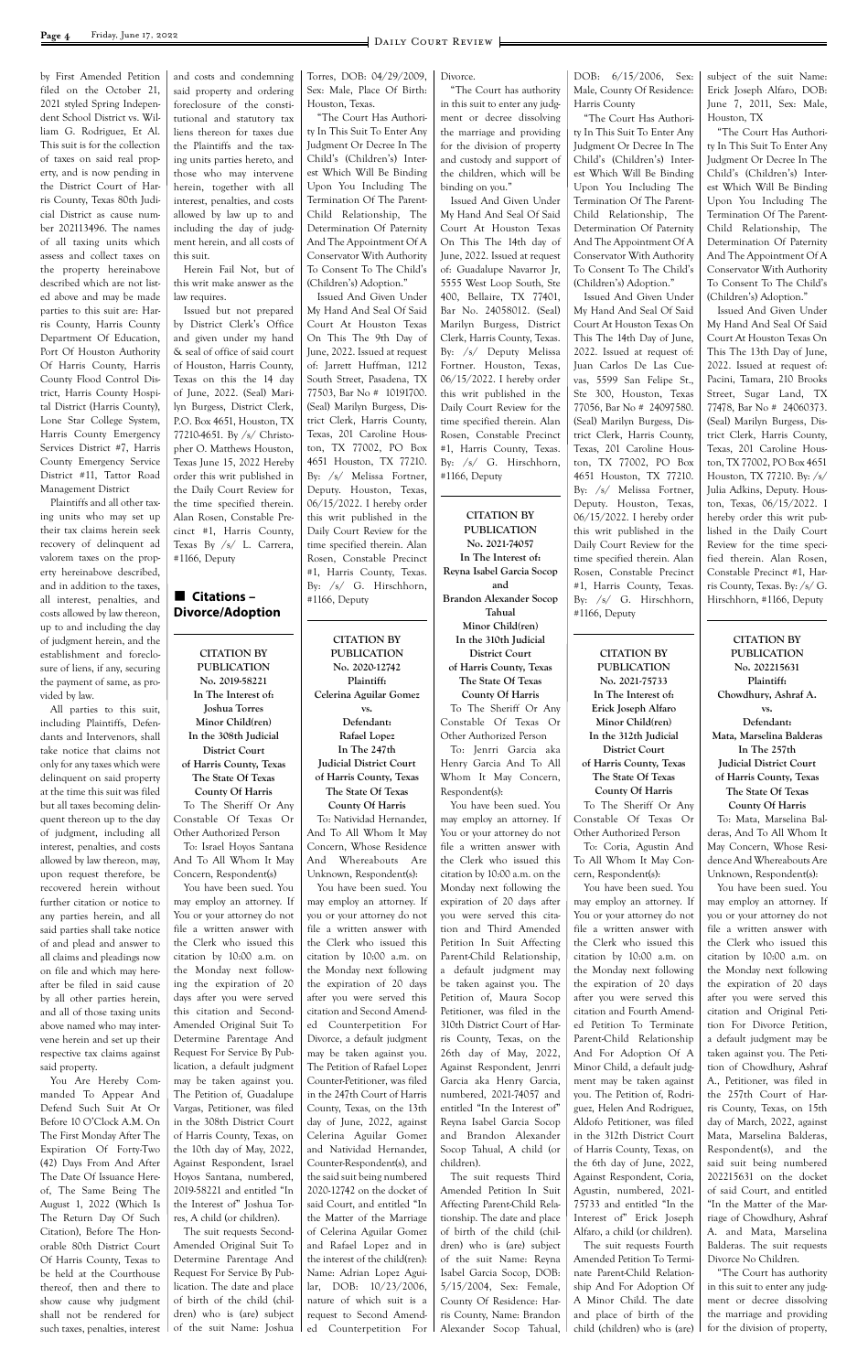# **Page 5** DAILY COURT REVIEW

which will be binding on you."

Issued And Given Under My Hand And Seal Of Said Court At Houston, Texas On 15th day of June, 2022. Issued at request of: Capece, Michael, 2929 Allen Parkway Suite 200, Houston, TX 77019, Bar No # 24103770. (Seal) Marilyn Burgess, District Clerk, Harris County, Texas Generated By: Melissa Fortner

#### ■ Citations – CPS

**CITATION BY PUBLICATION No. 2022-00187J In the Interest of Jose Abraham aka Jose Unama Molina, Matthew Alexander Morales, Alisson Denisse Morales Molina aka Allison Morales Molina Children In The District Court Of Harris County, Texas 315th Judicial Juvenile District** The State Of Texas County Of Harris To The Sheriff, Constable, Harris County Attorney's Investigators, Or Other Person Authorized By Law:

To: Unknown, Unknown Father Of Jose Abraham aka Jose Unama Molina, Matthew Alexander Morales, and Alisson Denisse Morales Molina aka Allison Morales Molina, and Jose Joevanny Umana Amaya aka Jose Jehovannis Amaya, Alleged Father Of Jose Abraham aka Jose Unama Molina Respondent(s)

And To All Whom It May Concern. You have been sued. You may employ an attorney. If you or your attorney do not file a written answer with the District Clerk who issued this citation by 10:00 a.m. on the Monday next following the expiration of 20 days after you were served this citation and Second Amended Petition For Protection Of A Child For Conservatorship And For Termination In Suit Affecting The Parent-Child Relationship, a default judgment may be taken against you. The petition of Department of Family and Protective Services, Petitioner, was filed in the 315th Court of Harris County, Texas, The Juvenile Justice Center, 1200 Congress, Houston, Texas, on the 21st day of April, 2022, against Respondent(s) Unknown Father Of Jose Abraham aka Jose Unama Molina, Matthew Alexander Morales, And Alisson Denisse Morales Molina aka Allison Morales Molina, and Jose Joevanny Umana Amaya aka Jose Jehovannis Amaya, Alleged Father Of Jose Abraham aka Jose Unama Molina numbered 2022-00187J and entitled "In The Interest of Jose

#### ■ Citations – **Civil Suits**

Abraham aka Jose Unama Molina, Matthew Alexander Morales And Alisson Denisse Morales Molina aka Allison Morales Molina, children"

The suit requests orders for the protection of the children, for appointment of conservators, and for termination of the parent-child relationship. The date and place of birth of the children who are the subjects of the suit: Jose Abraham aka Jose Unama Molina, Male, 05/22/2014, El Salavador; Matthew Alexander Morales, Male, 03/29/2018, Houston, Texas; Alisson Denisse Morales Molina aka Allison Morales Molina, Female, 02/10/2020, Houston, Texas.

"The Court has authority in this suit to render an order in the children's interest that will be binding on you, including the termination of the parent-child relationship, the determination of paternity, and the appointment of a conservator with authority to consent to the children's adoption."

Issued And Given Under My Hand And Seal Of Said Court At Houston, Texas, This The 3rd day of June, 2022. (Seal) Marilyn Burgess, District Clerk, Harris County, Texas, 1200 Congress, 6th Floor, Houston, Texas 77002, By: /s/ Cristina Alarcon, Deputy. Houston, Texas, 06/14/2022. I hereby order this writ published in the Daily Court Review for the time specified therein. Alan Rosen, Constable Precinct #1, Harris County, Texas. By: /s/ G. Hirschhorn, #1166, Deputy

**CITATION BY PUBLICATION No. 2022-18519 Plaintiff: Cardinal Financial Company Limited Partnership Vs. Defendant: Lindsy Flynn The Unknown Heirs Of John D. Flynn II (Deceased) In The 215th Judicial District Court Of Harris County, Texas The State Of Texas County of Harris** To: Unknown Heirs At Law Of John D. Flynn II (Deceased) Whose Residence And Whereabouts Are Unknown You Are Hereby Commanded to be and appear before the 215th Judicial District Court of Harris County, Texas in the Courthouse in the city of Houston, Texas at or before 10:00 o'clock A.M. Monday, the 11th day of July, 2022, being

the Monday next after the expiration date of forty-two days after this citation is issued, and you are hereby commanded and required then and there to appear and file a written answer to the Plaintiffs Original Petition filed in said Court on the 28th day of March, 2022, in a suit numbered 2022-18519 docket of said court, wherein Cardinal Financial Company Limited Partnership the Plaintiffs, The Unknown Heirs At Law Of John F. Flynn, II (Deceased). Summary

Plaintiffs Cardinal Financial Company, Limited Partnership, its successors and assigns by and through its attorney of record, Travis H. Gray of Jack O'Boyle & Associates, PLLC, P. O. Box 815369, Dallas, TX 75381, (972) 247-0653, brought suit against Defendants Lindsay Flynn, The Unknown Heirs Of John D. Flynn II, Deceased, And The Unknown Heirs At Law Of John D. Flynn, II, Deceased to enforce the Loan Agreement on the Property Located at 20706 W Deauville Dr, Spring, TX 77388 and more particularly described by legal description as follows:

Lot 22, Block 6 Of Normandy Forest Section Three, An Addiction In Harris County, Texas, According To The Map Or Plat Thereof Recorded In Film Code No 396050 Of The Map Records Of Harris County Texas

Notice hereof shall be given by publishing this Citation once a week for four consecutive weeks previous to the 11th day of July, 2022, in some newspaper published in the County of Harris, if there be a newspaper published therein, but if not, then the nearest county where a newspaper is published, and this Citation shall be returned on 5th day of July, 2022 which is forty two days after the date it is issued, and the first publication shall be at least twentyeight days before said return day.

Herein Fail Not, but have before said court on said return day this Writ with

your return thereon, showing how you have executed same. Witness: Marilyn Burgess, District Clerk, Harris County, Texas. Given Under My Hand And Seal Of Said Court at Houston, Texas this 23rd day of May, 2022. (Seal) Marilyn Burgess, District Clerk, Harris County, Texas, 201 Caroline, Houston, Texas 77002, P.O. Box 4651, Houston, Texas 77210. By /s/ Cynthia Clausell, Deputy Clerk. Issued at the request of: Travis H. Gray, P. O. Box 815369, Dallas, Texas 75381, Tel: (972) 247-0653, Bar Number: 2404495. Houston, Texas 05/24/2022. I hereby order this writ published in the Daily Court Review for the time specified therein. Alan

Rosen, Constable Precinct #1, Harris County, Texas. By: /s/ G. Hirschhorn, #1166, Deputy

> **CITATION BY PUBLICATION No. 201841908 Plaintiff: Chevalier, Tahirih Vs.**

**Defendant: Grays, Joe; Flanagan, Ollie (aka Ollie Tudmon); Reese, Carrie (Deceased) (And The Estate Of Carrie Reese); Tudmon, Ollie; Reese, Leroy (Jr.); Grays, Brenda C; Grays, Tyrone T (Sr.); Grays, Shannon Ean;** 

**Grays, Craig In The 125th Judicial District Court Of Harris County, Texas The State Of Texas County Of Harris**

To: Reese, Leroy (Jr) (Whose residence and whereabouts are unknown), Reese, Carrie (Deceased) (And The Estate Of Carrie Reese) (Whose residence and whereabouts are unknown) You Are Hereby Com-

manded to be and appear before the 125th Judicial District Court of Harris County, Texas in the Courthouse in the City of Houston, Texas at or before 10:00 o'clock A.M. Monday, the 25th day of July, 2022, being the Monday next after the expiration date of forty-two days after this citation is issued, and you are hereby commanded and required then and there to appear and file written answer to the Plaintiff's Original Petition for Declaratory Judgment & Request for Disclosure, filed in said Court on the 22nd day of June 2018, in a suit numbered 201841908 docket of said court, wherein the Plaintiff, Chevalier, Tahirih and the Defendants, Grays, Joe; Flanagan, Ollie (aka Ollie Tudmon); Reese, Carrie (Deceased) (And The Estate Of Carrie Reese); Tudmon, Ollie; Reese, Leroy (Jr.); Grays, Brenda C; Grays, Tyrone T (Sr.); Grays, Shannon Ean; Grays, Craig the nature of plaintiff's demand being and the said petition alleging: Quiet Title "Notice is hereby given that an Original Petition for Declaratory Relief was filed on June 22, 2018, under Docket No. 2018-41908, pending in the 125th Judicial District Court of Harris County, Texas. This relates to a piece of property you have an alleged interest in. Tahirih Chevalier is requesting title by limitations for Lot Thirteen (13), in Block Forty (40) situated in Highland Heights Annex No. Six (6), Addition to Houston, in Harris County, Texas, according to the map thereof recorded in Volume (8), Page (24) of the Record of Maps and Plats of Harris County,

Texas, which is now referred to and made a part hereof for more particular description of the property hereby conveyed which currently has the address of 5726 Beall St., Houston, TX 77091. A copy of the filing can be found on http://www.hcdistrictclerk.com

Notice hereof shall be given by publishing this Citation once a week for four consecutive weeks previous to the 25th day of July, 2022, in some newspaper published in the County of Harris, if there be a newspaper published therein, but if not, then the nearest county where a newspaper is published, and this Citation shall be returned on the 18th day of July 2022, which is forty two days after the date it is issued, and the first publication shall be at least twenty-eight days before said return day.

Herein Fail Not, but have before said court on said return day this Writ with your return thereon, showing how you have executed same. Witness: Marilyn Burgess, District Clerk, Harris County Texas. Given Under My Hand And Seal Of Said Court at Houston, Texas this 6th day of June 2022. (Seal) Marilyn Burgess, District Clerk, Harris County, Texas. By /s/ Brittany Hall, Deputy District Clerk. Issued at the request of: Jarrett Perkins, 6300 West Loop South Suite 490, Bellaire, TX 77401, 713-977-6600, Bar Number: 24041678. Houston, Texas 06/08/2022. I hereby order this writ published in the Daily Court Review for the time specified therein. Alan Rosen, Constable Precinct #1, Harris County, Texas. By: /s/ G. Hirschhorn, #1166, Deputy

**CITATION BY PUBLICATION No. 202202240 Plaintiff: Rocket Mortgage LLC (fka Quicken Loans LLC) Vs. Defendant: The Unknown Heirs At**

**Law Of Dorothy Demunbrun (Deceased); Owens, Jesse In The 157th Judicial District Court Of Harris County, Texas The State Of Texas County Of Harris** To: The Unknown Heirs at Law of Jesse Owens (Deceased) (Whose residence and whereabouts are unknown) You Are Hereby Commanded to be and appear before the 157th Judicial District Court of Harris County, Texas in the Courthouse in the City of Houston, Texas at or before 10:00 o'clock A.M. Monday, the 1st day of August 2022, being the Monday

next after the expiration

date of forty-two days after this citation is issued, and you are hereby commanded and required then and there to appear and file written answer to the Plaintiffs First Amended Petition, filed in said Court on the 5th day of May 2022, in a suit numbered 202202240 docket of said court, wherein the Plaintiff, Rocket Mortgage LLC (fka Quicken Loans LLC) and the Defendants, The Unknown Heirs At Law Of Dorothy Demunbrun (Deceased); Owens, Jesse the nature of plaintiff's demand and the said petition alleging: Active - Civil

"This is a Petition for Judicial Foreclosure of real property commonly known as 10406 Carlow Ln, La Porte TX 77571. The Petition alleges that a record owner of the property, Jesse Owens, is deceased and that some of their Heirs, Assigns and Devisees are Unknown."

Notice hereof shall be given by publishing this Citation once a week for four consecutive weeks previous to the 1st day of August, 2022, in some newspaper published in the County of Harris, if there be a newspaper published therein, but if not, then the nearest county where a newspaper is published, and this Citation shall be returned on the 26th day of July, 2022, which is forty two days after the date it is issued, and the first publication shall be at least twenty-eight days before said return day.

Herein Fail Not, but have before said court on said return day this Writ with your return thereon, showing how you have executed same. Witness: Marilyn Burgess, District Clerk, Harris County, Texas. Given Under My Hand And Seal Of Said Court at Houston, Texas this 14th day of June, 2022. (Seal) Marilyn Burgess, District Clerk, Harris County, Texas. By /s/ Brittany Hall, Deputy District Clerk. Issued at the request of: Cheyenne Zokaie, Address: 701 N Post Oak Road Ste. 205, Houston, Texas 77024, 682-219-0928, Bar Number: 24092003 Houston, Texas 06/15/2022. I hereby order this writ published in the Daily Court Review for the time specified therein. Alan Rosen, Constable Precinct #1, Harris County, Texas. By: /s/ G. Hirschhorn, #1166, Deputy

**CITATION BY PUBLICATION No. 202206141 Plaintiff: Reverse Mortgage Finding LLC c/o Compu-Link Corporation (d/b/a Celink) Vs. Defendant: Mattox, Deborah (An Heir Of Decedent) In The 151st Judicial**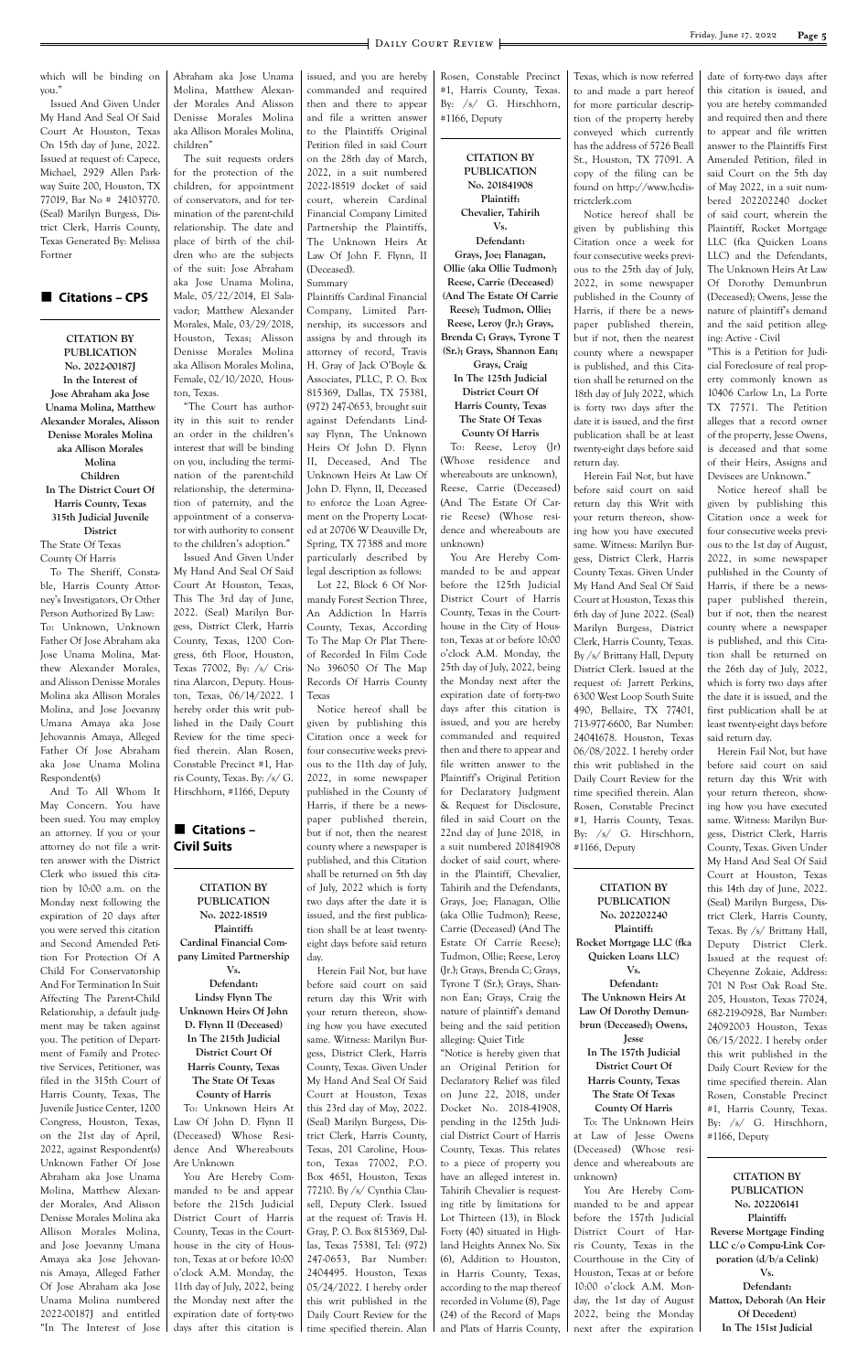#### **District Court Of Harris County, Texas The State Of Texas County Of Harris**

To: Unknown Heirs-At Law Of Joseph Leonard (Deceased) (Whose residence and whereabouts are unknown), Unknown Heirs-At Law Of Lillie M Leonard (Deceased) (Whose residence and whereabouts are unknown)

You Are Hereby Commanded to be and appear before the 151st Judicial District Court of Harris County, Texas in the Courthouse in the City of Houston, Texas at or before 10:00 o'clock A.M. Monday, the 1st day of August, 2022, being the Monday next after the expiration date of forty-two days after this citation is issued, and you are hereby commanded and required then and there to appear and file written answer to the Plaintiff's Original Petition, filed in said Court on the 31st day of January, 2022, in a suit numbered 202206141 docket of said court, wherein the Plaintiff, Reverse Mortgage Finding LLC c/o Compu-Link Corporation (d/b/a Celink) and the Defendants, Mattox, Deborah (An Heir Of Decedent) the nature of plaintiff's demand and the said petition alleging: Active - Civil

"You are hereby notified that suit has been brought by Reverse Mortgage Funding LLC, its successors and assigns, as plaintiff against Deborah Mattox and the Unknown Heirs at law of Lillie M Leonard, Deceased, and the Unknown Heirs at Law of Joseph Leonard, Deceased, and any other person claiming any right, title, interest or possession in and to the property located at 8219 Linda Vista Drive, Houston, Texas 77028, and legally described to writ: Lot One Hundred Ninety Six (196) In Block Eleven (11) Of Clairmont Place, Section One (1), A Subdivision In Harris County, Texas, According To The Map Or Plat Thereof, Recorded In Volume 30, Page 37 Of The

**Notice of Public Sale** accordance with Chap

paper published therein, but if not, then the nearest county where a newspaper is published, and this Citation shall be returned on the 26th day of July, 2022, which is forty two days after the date it is issued, and the first publication shall be at least twenty-eight days before said return day.

> Notice is hereby given that a public sale will be held at Mini U Storage (formerly Private Mini Storage), 18875 Katy Freeway Houston, TX, 77094 on June 29, 2022 at 11:30 am to satisfy a landlord's lien on the property stored at the address above in the units listed pursuant to Texas Property Code, Chapter 59. Tenants notated the inventories listed at the time of rental. Landlord makes no representation or warranty that the units contain said inventories. A008- JOHN BROUS-SARD- MISC HOUSE-HOLD; A010- ANDREW CARLISLE- BUSINESS FURNITURE/ EQUIP-MENT; A022- ANDREW CARLISLE- BUSINESS FURNITURE/ EQUIP-MENT; A162- DEBORAH SIMMONS- MISC HOUSE-HOLD; A216- ETHEL TEELE- MISC HOUSE-HOLD & PERSONAL EFFECTS; A262- TERRY ZENO- MISC HOUSE-HOLD & PERSONAL EFFECTS; A300- HEATH-ER BRYAN- MISC HOUSE-HOLD & PERSONAL EFFECTS; A301- HEATH-ER BRYAN- MISC HOUSE-HOLD & PERSONAL EFFECTS:  $\triangle$ 422- BRUCE

Herein Fail Not, but have before said court on said return day this Writ with your return thereon, showing how you have executed same. Witness: Marilyn Burgess, District Clerk, Harris County, Texas. Given Under My Hand And Seal Of Said Court at Houston, Texas this 14th day of June, 2022. (Seal) Marilyn Burgess, District Clerk, Harris County, Texas. Issued at the request of: Joseph M Vacek, Address: 5601 Executive Drive Suite 400, Irving, TX 75038, 817-873-3080, Bar Number: 24039948. Houston, Texas 06/15/2022. I hereby order this writ published in the Daily Court Review for the time specified therein. Alan Rosen, Constable Precinct #1, Harris County, Texas. By: /s/ G. Hirschhorn, #1166, Deputy

#### ■ Storage Notices

Pursuant to chapter 59 of Texas State Code, the following storage facilities will hold a Public Auction of each property which is being sold to satisfy a Landlords Lien at the date and time indicated below, and on the following terms: All property will be sold to the highest bidder for cash only. \$100.00 deposits for clean up and removal may be required. Seller reserves the right to refuse any bid and to withdraw any property from the sale. The property will be sold on **Monday June 27, 2022** on or about the time indicated at each Self Storage facilities identified below in the order as they appear. **The sale will begin at 9:00a.m. Murphy Road Self Storage, 13700 Murphy Road, Texas 77477 (281) 208-5623**. The contents of the following Tenants: MICHEAL LEE: boxes, totes, carts, furniture, Christmas items, misc. items. MICHEAL M. MOSS: totes, miscellaneous items, sports equipment. BRANDY WALLACE: clothes, furniture, totes, misc. CHAD E. JONES: clothes, suitcases, deco. items, bags, misc. items. **Then at 9:45a.m. Space Saver #9, 9818 S. Gessner, Houston, Texas 77071 (713) 776-2853**. The contents of the following tenants: NOEL CORDO-VA: clothing, motorcycle helmet, misc. items. VARG-BAY SAYIAH: Boxes, cooler, fishing pole, misc. items. REYES HERNAN-DEZ: dolly, ladder, tires, tools, misc. items. RENAI-TA BROWN: bicycle, bags, boxes, fan, mattress, microwave, television, misc. items. WINSTON MARKS: bags

**Notice of Public Sale** Tomball Grand Storage 11744 Boudreaux Rd., Tomball, Tx 77375, willhold a public auction of property being sold to satisfy a landlord's lien. The Sale will be on www.storageauctions. com on 6/23/2022. Sale ends at 10:00 am. Property will be sold to highest bidder. Seller reserves right to not accept any bid and to withdraw property from sale. Property being sold includes all contents each space. Name and unit Number of Tenent: General Description of Property: Dustin Barton, Unit# 025, household items,boxes. 6-10-22;6-17-22-2-bb

boxes, metal. Luggage, tools, ladder, chairs; **Kyle Kapp:** mattress, CDs, chairs, totes, sofa, tables, bags; **Martin Artoruna**- couches; **John Zanek:** boxes totes; **Joseph Jones:** washer, dryer, tools, misc. items; **Elmer Harrison**: **Lance Calhoun**: boxes, printer, shoes, bags; **Carrie Desmith**- chair, table misc. boxes, items; **Aaron Gray**: clothes, totes, lawn chair; **Moore Easlia**: clothes misc. items; **Samuel Joe**: elliptical, chairs, boxes, walker, medical equipment; **Gwendolyn Washington**: boxes, furniture, tb stand, desk mirror; **Gloria Yates**: clothes,misc. items; **Lucella Caraballo:** dolly, ice chest, fryer, boxes misc. items; **French Wayne**metal, tires, copper, furniture, installation 6-10-22;6-17-22-2-bb

#### **NOTICE OF SALE**

lord; do not remove unless authorized. Buyers must provide a current, original or a photocopy of their original resale permit at time of sale in lieu of sales tax. This sale is subject to cancellation in the event of settlement between landlord and obligated party. 6-10-22;6-17-22-2-af

> **NOTICE OF PUBLIC SALE**

|                                | III accordance with Chapter     | LITEUIS, ATLL DRUUL           | WHNOTOIN MITHANO: DALS,       |                                 |                               |
|--------------------------------|---------------------------------|-------------------------------|-------------------------------|---------------------------------|-------------------------------|
| Map Records Of Harris          | 59 of the Texas Property        | GEORGE- MISC HOUSE-           | clothing, garden tools, jack, | JR, totes, boxes, bags, misc    | Backpack, fan, lunch box.     |
| County, Texas                  | Code and to satisfy a land-     | HOLD; A500- ABRAHAM           | jack stand, misc. items.      | items. CRYSTAL ARRE-            | 6-17-22;6-24-22-2-bb          |
| Plaintiff's petition is styled | lord's lien, a public sale will | WILSON- MISC HOUSE-           | Then: 10:30a.m. Bellaire/     | DONDO, boxes, totes, misc       |                               |
| Reverse Mortgage Funding       | be held online at www.Stor-     | HOLD; A645- ARNOLDO           | Hillcroft Self Storage, 6117  | items, and toys. HEATHER        |                               |
| LLC v. Deborah Mattox and      | ageTreasures.com for units      | MAGANA- MISC HOUSE-           | Edgemoor Dr., Houston,        | BEATTY, totes, misc items,      | Notice of public sale         |
| the Unknown Heirs at law of    | at AMERICAN STORAGE             | HOLD; A737- KENNETH           | Texas 77081 (713) 777-        | and bags. MARIA RIOS,           | Lott's Boat Storage 2919 Bev- |
| Lillie M Leonard, Deceased,    | located at 2427 TEXAS           | SCOTT- MISC HOUSE-            | 2693. The contents of the     | boxes, totes, and furniture.    | erly Rd. Pasadena, TX 77503   |
| and the Unknown Heirs          | PARKWAY, MISSOURI               | HOLD; A760- TERRON            | following tenants: JOAN       | JOSHUA MCCOY, boxes,            | will hold an online auction   |
| at Law of Joseph Leonard,      | CITY, TEXAS, 77489. Bid-        | LAGARDE-MISC HOUSE-           | WOLFE: Boxes, totes, file     | totes, misc items, and toys.    | at www.lockerfox.com on       |
| Deceased. The Plaintiff        | ding will open JUNE 13,         | HOLD. All units must be       | cabinets, misc items. Then:   | DON VAUGHAN, boxes,             | June 17, 2022 at 10AM.        |
| seeks to enforce the reverse   | 2022, 7:00 AM and con-          | paid for at the time of sale. | 11:30a.m. Space Saver $#8$ :  | totes, furniture, fishing pole, | Ricky Rex: contents contain   |
| mortgage loan agreement        | clude, JUNE 28th, 2022,         | Cash only will be accepted.   | 6333 S. Loop East, Hous-      | television, mattress set, and   | misc. outdoor goods, water    |
| made the subject of this pro-  | 12:00 PM. Cleanup deposit       | No one under the age of       | ton, Texas 77087 (713)        | dolly. BOBBIE MCCOY,            | heaters, boxes, etc           |
| ceeding against and assert     | is required. Seller reserves    | 18 is allowed to attend the   | 645-3077. The contents        | boxes, totes, clothing, misc    | 6-17-22;6-24-22-2-bb          |
| superior title to the above-   | the right to withdraw the       | sale. Each person attending   | of the following Tenants:     | items, television, and toys.    |                               |
| described property.            | property at any time before     | must sign in and agree to     | JAIME J. SANCHEZ: AC          | MARY MORALES, boxes,            |                               |
| Notice hereof shall be         | the sale. Unit items sold       | follow all Rules and Regu-    | Unit, Fan, Tools & Misc-      | totes, décor items, furniture,  | Notice to                     |
| given by publishing this       | as-is to highest bidder. Prop-  | lations of the sale.<br>The   | Items. CHRIS HARRIS:          | mattress set, misc items, and   | <b>Creditors</b>              |
| Citation once a week for       | erty includes the contents      | landlord reserves the right   | Furniture, Lamp & Misc-       | cooler. JEREMIAH HER-           |                               |
| four consecutive weeks previ-  | of spaces of the following      | to bid at the sale. All pur-  | Items. ROBERT MICHAEL         | NANDEZ, boxes, totes, fur-      |                               |
| ous to the 1st day of August,  | tenants: Vilma Cruz: house-     | chased goods are sold "as is" | PERRICONE: Lawnmow-           | niture, lawn/garden items,      | NOTICE TO                     |
| 2022, in some newspaper        | hold goods, sofa, basket's,     | and must be removed within    | er, Cooler & Misc-Items.      | mattress set, and misc items.   | <b>CREDITORS</b>              |
| published in the County of     | mattress, boxes, couch misc.    | 48 hours following the sale.  | DOROTHY M. ELLISON:           | HEATHER BEATTY, boxes,          | No. 500,161                   |
| Harris, if there be a news-    | items; Henry Kalapee:           | Shelving is property of land- | Boxes, Decorative Items &     | totes, furniture, mattress set, | On the 18th day of            |

Misc-Items. DOROTHY

M. ELLISON: Boxes, Tote Bags, Mattress/Box spring, Furniture & Misc-Items. **Then: 1:00p.m. Almeda Self Storage, 10600 Almeda Genoa Rd., Houston, Texas (713) 947-6300**. The contents of the following tenants: CHARLES SAMPERI: boxes, clothing. ESPERAN-ZA QUINTANILLA: boxes, misc. items, toys. CARVIS CLAUSELL: totes, deco items, misc. items. MARY CRUZ: totes, misc items. CHARLES KIRK: books, boxes, totes, clothing, misc. items. URIEL CONTRE-RAS: fan, tools. VERONI-CA ALANIZ: boxes, clothing, mattress, misc. items. ROBERT SOLARES: boxes, clothing, misc. items. WAYNE EPPS: bags, boxes, clothing, antique furniture, lamps, misc. items, vacuum. WILLIAM BALDWIN: furniture, misc. items, piano. WILLIAM BALDWIN: boxes, misc. items. **Then: 1:30p.m. A & B Storage, 8750 Old Galveston Rd. (Hwy 3), Houston, Texas 77034 (713) 944-3331**. The contents of the following tenants: KRISTEN VAUGHN: fishing pole, furniture, misc. items, engine lift. ABELAR-DO RAMOS JR: Bayliner Pontoon Boat, Bass Tracker Boat. **Then: 1:45p.m. Boat Barn II Storage, 15450 Old Galveston Rd. (Hwy 3), Webster, Texas 77598 (281) 488-4920**. The contents of the following tenants: WARREN GARMON: Boat GA6177JM (HOLD) **Then: 2:00p.m. Red Bluff Road Self Storage, 3601 Red Bluff Rd. Pasadena, Texas 77503 (713) 477-0994**. The contents of the following tenants: LOIS PHILIP-PUS, books, furniture, ladder, mattress and misc items. LOIS PHILIPPUS, boxes, totes, furniture, misc items, sports equipment, vacuum and saddle. LOIS PHILIPPUS, books, boxes, totes, furniture, misc items, stereo, suitcases and saddle. GRISELDA PIZANA, boxes, totes, décor items, furniture, misc items, and television. CHARLES BEYER

misc items, television, and toys. **Auctioneer: Bobbie Emerson Revak TX Lic #11986, David Born TX Lic #17957** 6-10-22;6-17-22-2-bb

#### **Notice of Public Sale**

Notice of Public Sale Morningstar Storage located at 11950 Will Clayton Pkwy. Humble, TX 77346 (formerly Eagle's Nest Storage) hereby gives notice that the property generally described below is being sold to satisfy a Landlord's Lien pursuant to Chapter 59 of the Texas Property Code, at the time and place indicated below and on the following terms: All property generally described below will be sold at public sale to the highest bidder for cash, or credit cards, No checks, with payment to be made at the time of the sale. Seller reserves the right to refuse any bid and to withdraw any item or items from the sale. The property will be sold on www.Storage Auctions.com ending June 27th, 2022, at 12pm. Unit R925- Kindlelyn Lane – Household Goods 6-10-22;6-17-22-2-bb

#### **Notice of Public Sale**

Notice of Public Sale Pursuant to Chapter 59 of the Texas Property Code, Grand Central Storage 1040 Gladstell Rd. Conroe, Tx 77304, 936-539-9510, will hold a public auction of property being sold to satisfy a landlord's lien. The sale will be on July 8, 2022, at 10:00 am on www.storageauctions. com. Property will be sold to the highest bidder for cash. Deposit for removal and cleanup will be temporarily required. Seller reserves the right to reject any bid and to withdraw property from sale. Cust Name: Tarina M Shoemaker-Franklin: Headboard, crib, clothes, toddler bed, tables, skates, misc. boxes, misc. bags. Tarina M Shoemaker: Headboard, crib, clothes, toddler bed, tables, skates, misc. boxes, misc. bags. Todd L Amos: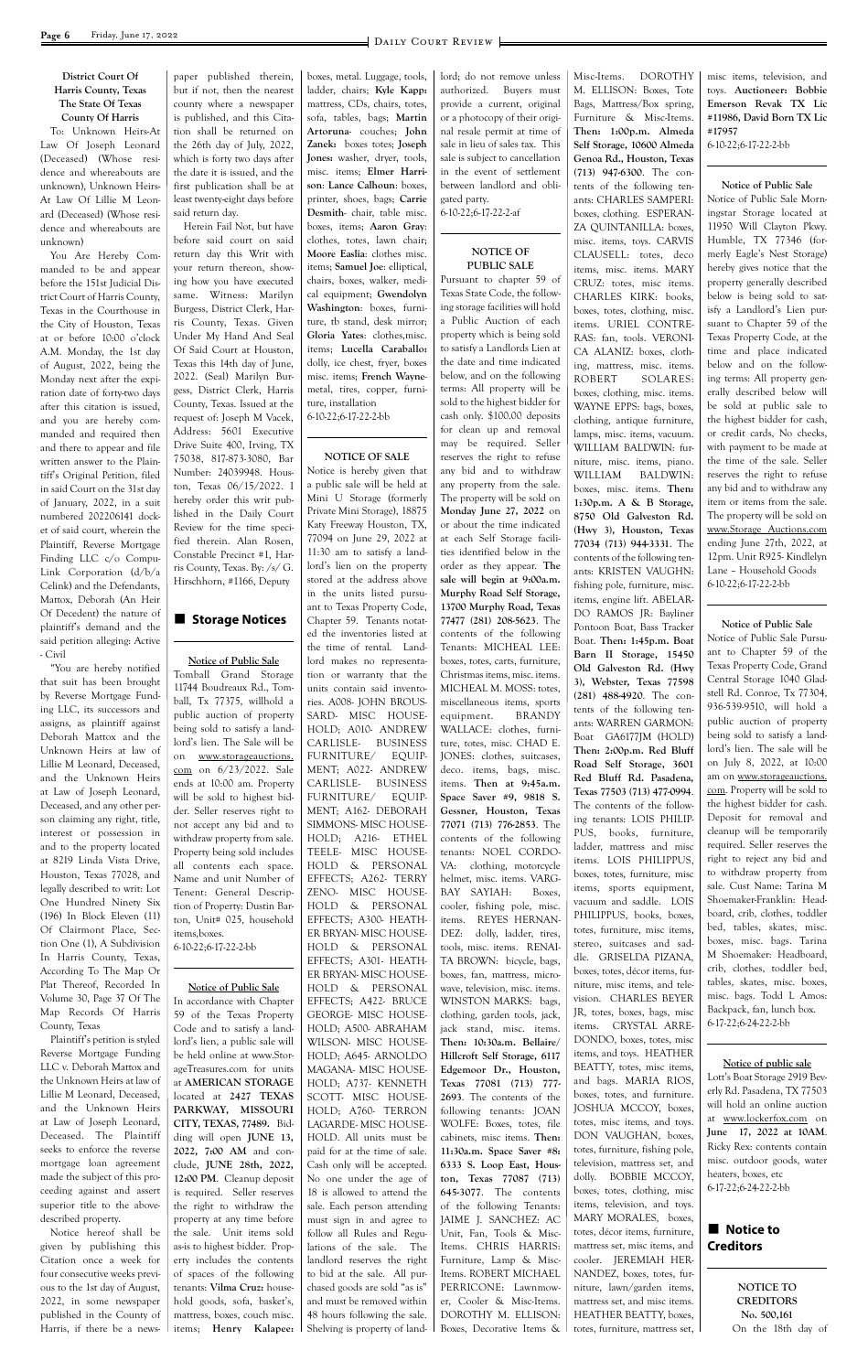May, 2022, Letters Of Administration upon the Estate of Celestino Ramos Alvarado, Deceased were issued to Henry Ramos, Independent Administrator by the Probate Court #4 of Harris County, Texas, in cause number 500,161 pending upon the docket of said Court. All persons having claims against said Estate are hereby required to present them within the time prescribed by law at the address shown below. The name where claims may be sent is Lena Cervera, whose address is 13103 FM 1960 West, Suite 216 Houston, Texas 77065, Telephone: 713-574-7777, Fax: 866-669- 2499, /s/ Lena Cervera, TX Bar Number: 24105585

#### **NOTICE TO CREDITORS No. 503,024**

 On the 9th day of May, 2022, Letters Testamentary upon the Estate of William Frederick Pattillo, Deceased were issued to Katherine Cassandra Pattillo Jackson, Independent Executor by the Probate Court #One of Harris County, Texas, in cause number 503,024 pending upon the docket of said Court. All persons having claims against said Estate are hereby required to present them within the time prescribed by law at the address shown below. The name where claims may be sent is Kristi Gourley, whose address is 8777 West Rayford Rd The Woodlands, TX 77389, Telephone: 281- 537-7110, Fax: 281-537-9481, /s/ Kristi Gourley, TX Bar Number: 24043698

#### **NOTICE TO CREDITORS No. 506,318**

 On the 10th day of June, 2022, Letters Of Administration upon the Estate of Andres John Leday, Sr., Deceased were issued to Marilyn Ruth Stephens Leday, Temporary Administrator by the Probate Court #1 of Harris County, Texas, in cause number 506,318 Coronado, Deceased were issued to Maria Yolanda Coronado, Independent Executor by the Probate Court #505,203 of Harris County County, Texas, in cause number 505,203 pending upon the docket of said Court. All persons having claims against said Estate are hereby required to present them within the time prescribed by law at the address shown below. The name where claims may be sent is Yvette M. De Leon, whose address is 522 Summer Oaks Court, Rosenberg, TX 77469, Telephone: (713)955-6182, Fax: (713)750-0982, EMAIL: yvette@deleonlawtx.com /s/ Yvette M. De Leon, TX Bar Number: 24113702

#### **NOTICE TO CREDITORS No. 502,348**

 On the 16th day of June, 2022, Letters Testamentary upon the Estate of Margaret Gwendolyn Lloyd, Deceased were issued to Roger Bridgwater, Independent Executor by the Probate Court #4 of Harris County, Texas, in cause number 502,348 pending upon the docket of said Court. All persons having claims against said Estate are hereby required to present them within the time prescribed by law at the address shown below. The name where claims may be sent is Roger Bridgwater, whose address is 7941 Katy Fwy, #133 Houston, Tx 77024, Telephone: 7132041759, Fax: 2817155604, /s/ Roger Bridgwater, TX Bar Number: 02979100

#### **NOTICE TO CREDITORS No. 505,071**

 On the 1st day of June, 2022, Letters Testamentary upon the Estate of Robert P. Ross, Jr., Deceased were issued to Susan Scott Ross, Independent Executor by the Probate Court #4 of Harris County, Texas, in cause number 505,071 pending upon the docket Hornbeck, Deceased were issued to Gerould A. Sabin, Independent Executor by the Probate Court #One of Harris County, Texas, in cause number 505,530 pending upon the docket of said Court. All persons having claims against said Estate are hereby required to present them within the time prescribed by law at the address shown below. The name where claims may be sent is Fritz P Beich, whose address is 3952 W Alabama Street, Houston, Texas 77027, Telephone: 7135261785, Fax: None, /s/ Fritz P Beich, TX Bar Number: 02053700

#### **NOTICE TO CREDITORS No. 504,864**

 On the 23rd day of May, 2022, Letters Testamentary upon the Estate of Eusebio Lara, Deceased were issued to Alexander Joseph Lara, Independent Executor by the Probate Court #1 (One) of Harris County, Texas, in cause number 504,864 pending upon the docket of said Court. All persons having claims against said Estate are hereby required to present them within the time prescribed by law at the address shown below. The name where claims may be sent is Kristi Gourley, whose address is 8777 West Rayford, The Woodlands, TX 77389, Telephone: 281- 537-7110, Fax: 281-537-9481, /s/ Kristi Gourley, TX Bar Number: 24043698

#### **NOTICE TO CREDITORS No. 488,641**

On the 11th day of May, 2022, Letters of Testamentary upon the Estate of Lesory Lee Woodson, Deceased, were issued to Shinita Robinson, Independent Executrix by the Probate Court# Three of Harris County, Texas, in cause number 488,641 pending upon the docket of said Court.

All persons having claims against said Estate are hereby Independent Administrator by the Probate Court # 4 of Harris County, Texas, in cause number 492,564 pending upon the docket of said Court.

All persons having claims against said Estate are hereby required to present them within the time prescribed by law at the address shown below. The name where claims may be sent is Nichole C. Howard, whose address is 15018 Lakefair Dr., Suite A, Richmond, Texas 77406, Telephone: (346) 702-4344, Fax: (346) 245-8037, Email: nichole@nhowardlaw.com, TX Bar Number: 24110018, Signature: /s/ Nichole C. Howard

#### **NOTICE TO CREDITORS No. 503,268**

Notice is hereby given that original Letters Testamentary for the Estate of Macon Vol Hawkins, Deceased, were issued on June 2, 2022, in Cause No. 503,268, pending in the Probate Court No. 3 of Harris County, Texas to Donna Genise Williams.

| pending upon the docket       | of said Court. All persons  | required to present them      | Hawkins, Deceased          | Claims may be presented     | 77380, Telephone: 281-362-    |
|-------------------------------|-----------------------------|-------------------------------|----------------------------|-----------------------------|-------------------------------|
| of said Court. All persons    | having claims against said  | within the time prescribed    |                            | in care of the attorney for | 9909, Fax: 281-476-7045,      |
| having claims against said    | Estate are hereby required  | by law at the address shown   |                            | the estate, addressed as    | TX Bar Number: 00790897,      |
| Estate are hereby required    | to present them within the  | below. The name where         | NOTICE TO                  | follows:<br>Representative, | Signature: /s/ Paige H. Jones |
| to present them within the    | time prescribed by law at   | claims may be sent is Shinita | <b>CREDITORS</b>           | Estate of Daniel Joseph     |                               |
| time prescribed by law at the | the address shown below.    | Robinson $c/o$ Leonard E.     | No. 504,121                | Bergen, Deceased c/o Kelley |                               |
| address shown below. The      | The name where claims       | Peters, whose address is P.O. | On the 19th day of May     | M. Bentley of the Bentley   | NOTICE TO                     |
| name where claims may be      | may be sent is Chris M.     | Box 247, Columbus, Texas      | 2022, Letters Testamentary | Law Firm, 830 Julie Rivers  | <b>CREDITORS</b>              |
| sent is Cynthia M. Hatch-     | Goodrich, whose address is  | 78934, Telephone: 979-733-    | upon the Estate of Jean P. | Drive, Suite 501, Sugar     | No. 22-CPR-037511             |
| ett, whose address is 11200   | 2727 Allen Parkway Suite    | 0126, Fax: 979-732-2783,      | Williams, Deceased, were   | Land, Texas 77478.          | On the 25th day of May,       |
| Broadway, Ste. 2743 Pearl-    | 1700, Houston, Texas 77019, | TX Bar Number: 24002756,      | issued to Aron Thomas      | All persons<br>having       | 2022, Letters Testamentary    |
| and, TX 77584, Telephone:     | Telephone: (713) 739 7007,  | Signature: /s/ Leonard E.     | Independent<br>Williams,   | claims against this estate, | upon the Estate of BRENDA     |
| 281-795-6827, Fax: +-1-844-   | Fax: $(713)$ 739-8403, /s/  | Peters                        | Executor by the County     | which is currently being    | E. PULLEN a.k.a. BRENDA       |
| 463-5297, /s/ Cynthia M.      | Chris M. Goodrich, TX Bar   |                               | Court at Law No. Two (2)   | administered, are required  | BENTON<br>PULLEN,             |
| Hatchett, TX Bar Number:      | Number: 08162020            |                               | of Harris County, Texas,   | to present them within the  | issued<br>Deceased<br>were    |
| 09177320                      |                             | NOTICE TO                     | in cause number 504,121    | time and in the manner      | to MARY<br>ELIZABETH          |
|                               |                             | <b>CREDITORS</b>              | pending upon the docket    | prescribed by law.          | HUDSON<br>a.k.a.              |
|                               | NOTICE TO                   | No. 492,564                   | of said Court. All persons | Signed on June 15, 2022.    | <b>ELIZABETH</b><br>HUDSON,   |
| NOTICE TO                     | <b>CREDITORS</b>            | On the 7th day of             | having claims against said | The Bentley Law Firm /s/    | Independent Executor by       |
| <b>CREDITORS</b>              | No. 505,530                 | June 2022, Letters of         | Estate are hereby required | Kelley M. Bentley, Attorney | the County Court at Law       |
| No. 505,203                   | On the 9th day of June,     | Administration upon the       | to present them within the | for Independent Executor    | No. Six (6) of Fort Bend      |
| On the 15th day of June,      | 2022, Letters Testamentary  | Estate of Jagdesh Nauth       | time prescribed by law at  |                             | County, Texas, in cause       |
| 2022, Letters Testamentary    | upon the Estate of Barbara  | Baichan, Deceased, were       | the address shown below.   |                             | 22-CPR-037511<br>number       |
| upon the Estate of Arturo     | Goodhart<br>Stevenson       | issued to Mahendra Baichan, 1 | The name where claims may  | NOTICE TO                   | pending upon the docket       |
|                               |                             |                               |                            |                             |                               |

Claims may be presented in care of the attorney for the estate, addressed as follows: Donna Genise Williams, Independent Executor for the Estate of Macon Vol Hawkins, Deceased c/o Leigh Cates Law Firm, PLLC, 1455 FM 646 West, Suite 203, Dickinson, Texas 77539.

All persons having claims against the Estate of Macon Vol Hawkins, Deceased, which is currently being administered, are required to present them within the time and in the manner prescribed by law.

Dated this 15th day of June, 2022. Respectfully submitted, Leigh Cates Law Firm, PLLC, /s/ Leigh Cates, By: Leigh Woitena Cates SBN: 24093387, 1455 FM 646 West, Suite 203, Dickinson, Texas 77539, Tel: 281-967-7988, Fax: 281- 967-7996, Email: leigh@ lcatesprobate.com, Attorney For Donna Genise Williams, Independent Executor Of The Estate Of Macon Vol

be sent is Aron Thomas Williams, Independent Executor, of the Estate of Jean P. Williams, Deceased c/o Andrew A. Lewis of Lewis & Lewis, Attorneys at Law, PLLC, whose address is 16055 Space Center Blvd., Suite 190, Houston, Texas 77062., Telephone: (281) 286-9898, Fax: (281) 286- 9895, TX Bar Number: 24068006, Signature: /s/ Andrew A. Lewis

#### **NOTICE TO CREDITORS No. 503,904**

On the 2nd day of June 2022, Letters Testamentary upon the Estate of Jose A. Rodriguez, Deceased, were issued to Juana Rodriguez, Independent Executrix by the Harris County Probate Court 3, Harris County, Texas, in cause number 503,904 pending upon the docket of said Court.

All persons having claims against said Estate are hereby required to present them within the time prescribed by law at the address shown below. The name where claims may be sent is James M. Harrison, whose address is 4008 Vista Rd., Ste. A-101, Pasadena, Texas 77504, Telephone: 832-767- 6446, Fax: 832-767-6325, TX Bar Number: 24032399, Signature: /s/ James M. Harrison

#### **NOTICE TO CREDITORS No. 504,147 In The Estate Of**

**Daniel Joseph Bergen, Deceased**

**In The Probate Court Number Four (4) Of Harris County, Texas** Notice is hereby given that original Letters Testamentary for the Estate of Daniel Joseph Bergen, Deceased, were issued on May 24, 2022, under Docket No. 504,147, pending in the Probate Court No. Four (4) of Harris County, Texas, to Cara Elizabeth Carlson, independent executor of the Estate of Daniel Joseph Bergen, Deceased.

#### **CREDITORS No. 504,985 In The Estate Of Emily Jolley Cheesman, Deceased In The Probate Court Number One (1) Of Harris County, Texas**

Notice is hereby given that original Letters Testamentary for the Estate of Emily Jolley Cheesman, Deceased, were issued on May 26, 2022, under Docket No. 504,985, pending in the Probate Court No. One (1) of Harris County, Texas, to Guy Walden Cheesman, III, independent executor of the Estate of Emily Jolley Cheesman, Deceased.

Claims may be presented in care of the attorney for the estate, addressed as follows: Representative, Estate of Emily Jolley Cheesman, Deceased c/o Kelley M. Bentley of the Bentley Law Firm, 830 Julie Rivers Drive, Suite 501, Sugar Land, Texas 77478.

All persons having claims against this estate, which is currently being administered, are required to present them within the time and in the manner prescribed by law.

Signed on June 15, 2022. The Bentley Law Firm /s/ Kelley M. Bentley, Attorney for Independent Executor

#### **NOTICE TO CREDITORS No. 505,079**

On the 7th day of June, 2022, Letters Testamentary upon the Estate of Nancy E. Danna, Deceased, were issued to Larry Charles Danna and Brenda Sue Danna, Independent Co-Executors, by the Probate Court # 4 of Harris County, Texas, in cause number 505,079 pending upon the docket of said Court.

All persons having claims against said Estate are hereby required to present them within the time prescribed by law at the address shown below. The name where claims may be sent is Paige H. Jones, whose address is 25025 I-45 North, Suite 575, The Woodlands, Texas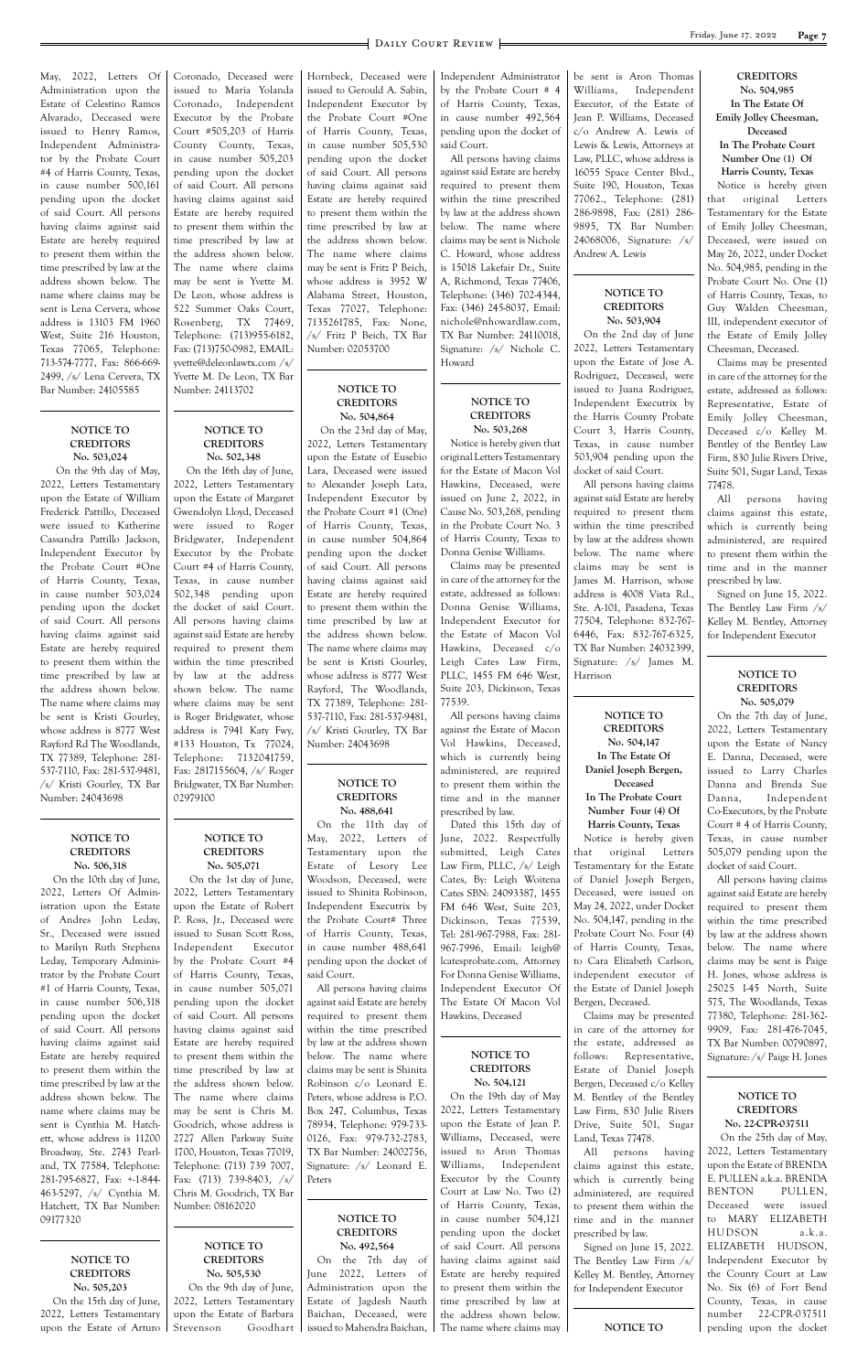of said Court. All persons having claims against said Estate are hereby required to present them within the time prescribed by law at the address shown below. The name where claims may be sent is Sara C. Madole, whose address is Schlanger Silver LLP, 109 N. Post Oak Ln., Suite 300, Houston, Texas 77024, Telephone: 713-785-1700, Fax: 713-785- 2091, /s/ Sara C. Madole, TX Bar Number: 24060207

#### **NOTICE TO CREDITORS No. 22-CPR-037721**

On the 13th day of June, 2022, Letters Testamentary upon the Estate of Amos Reed a/k/a Enos Reed a/k/a Anos Reed, Deceased, were issued to Freddie Taylor, Independent Executor by the Probate Court # 6 of Fort Bend County, Texas, in cause number 22-CPR-037721 pending upon the docket of said Court.

All persons having claims against said Estate are hereby required to present them within the time prescribed by law at the address shown below. The name where claims may be sent is Amanda Grimes, whose address is 440 Cobia Drive #104, Katy, TX 77494 Telephone: 281- 972 8488 Fax: 281-972-8433 TX Bar Number: 24046887 Signature: /s/ Amanda Grimes

#### **NOTICE TO CREDITORS No. 22-42908-P**

On the 9th day of June, 2022, Letters Testamentary upon the Estate of Howard L. Herring, Deceased, were issued to James P. Dossey, Independent Executor by County Court at Law 2 of Montgomery County, Texas, in cause number 22-42908-P pending upon the docket of said Court.

All persons having claims against said Estate are hereby required to present them within the time prescribed by law at the address shown below. The name where claims may be sent is James pending upon the docket of said Court.

All persons having claims against said Estate are hereby required to present them within the time prescribed by law at the address shown below. The name where claims may be sent is Amanda Grimes, whose address is 440 Cobia Drive #104, Katy, Texas 77494 Telephone: 281- 972-8488 Fax: 281-972-8433 TX Bar Number: 24046887 Signature: /s/ Amanda Grimes

#### **NOTICE TO CREDITORS No. 22-CPR-037115**

On the 13th day of June, 2022, Letters of Independent Administration upon the Estate of Scott Glen Key, Deceased, were issued to Cristine S. Key, Independent Administrator by the Probate Court # 2 of Fort Bend County, Texas, in cause number 22-CPR-037115 pending upon the docket of said Court.

All persons having claims against said Estate are hereby required to present them within the time prescribed by law at the address shown below. The name where claims may be sent is Sydni Emery, whose address is 440 Cobia Drive # 104, Katy, TX 77494 Telephone: 281- 972 8488 Fax: 281-972 8433 TX Bar Number: 24104961 Signature: /s/ Sydni Energy

County of Harris Docket No. 488,291 Style of Docket: Estate of Laszlone Kiss, Deceased Greetings:

#### **NOTICE TO CREDITORS No. 504,187**

On the 9th day of June 2022, Letters Testamentary upon the Estate of Suzanne Rupp, Deceased, were issued to Lawrence William Rupp, Independent Executor by the County Court at Law No. Two (2) of Harris County, Texas, in cause number 504,187 pending upon the docket of said Court. All persons having claims against said Estate are hereby required to present them within the time prescribed by law at the address shown below. The name where claims issued to Amanda Armstrong Nicolas and Earl Armstrong, Independent Co-Executors by the Probate Court #1 of Harris County, Texas, in cause number 504,759 pending upon the docket of said Court.

All persons having claims against said Estate are hereby required to present them within the time prescribed by law at the address shown below. The name where claims may be sent is Michael D. West, whose address is 3818 Fox Meadow Lane, Pasadena, Texas 77504 Telephone: 713- 222-9378 Fax: 713-222-9397 Email:senice@westandwest. com TX Bar Number: 00785220 Signature: /s/ Michael D. West

> Issued and Given under my hand of said Court, at Houston, Texas, this on this the 14th day of June, 2022. (Seal) Teneshia Hudspeth, County Clerk, County Probate Court No. 2, 201 Caroline, Room 800, Harris County, Texas 77002. By: /s/ April Reyna, Deputy County Clerk. Attorney: Paul D. Bailiff, 917 Franklin Street, Suite 100, Houston, Texas 77002, (713) 222- 0877. Houston, Texas, 06/15/2022. I hereby order this writ published in the Daily Court Review for the time specified therein. Alan Rosen, Constable Precinct #1, Harris County, Texas By:  $\sqrt{s}$  L. Diaz, #1166, Deputy

#### **NOTICE TO CREDITORS No. 505,120 Estate Of Timothy K. Seo, Deceased In The Probate Court No. 2 Of Harris County, Texas**

Notice is hereby given that on the 14th day of June, 2022, Letters Testamentary upon the Estate of Timothy K. Seo, Deceased, were issued to Melody Huisok Kim, as the Independent Executor of said Estate, in proceedings in the Probate Court No. 2 of Harris County, Texas, numbered 505,120, and pending in said Court and that she now holds such letters.

All persons having claims against the Estate are hereby required to present the same to Jason Moon Seo, the Resident Agent for Melody Huisok Kim, as the Independent Executor of said Estate, at the post office address given below and within the time prescribed by law. The address of the Resident Agent for the said Independent Executor is as follows: Jason Moon Seo 3211 Edloe Street, Suite 100, Houston, TX 77027

Issued and Given under my hand of said Court, at Houston, Texas, this on this the 14th day of June, 2022. (Seal) Teneshia Hudspeth, County Clerk, County Probate Court No. 1, 201 Caroline, Room 800, Harris County, Texas 77002. By: /s/ April Reyna, Deputy County Clerk. Attorney: Quyen M. Pham, 440 Louisiana St., Suite 1125, Houston, Texas 77002, 713- 222-7700. Houston, Texas, 06/15/2022. I hereby order this writ published in the Daily Court Review for the time specified therein. Alan Rosen, Constable Precinct #1, Harris County, Texas By:  $/s/L$ . Diaz, #1166, Deputy

Dated the 15th day of June, 2022. Fizer, Beck, Webster, Bentley & Scroggins, a professional corporation By /s/

You are hereby commanded to summon the unknown heirs of Laszlone Kiss, Deceased, all of whose names and residences and whereabouts are unknown to the Plaintiff, Krisztina Petz, by making publication of this Citation once, at least ten days previous to the return day hereof, in some newspaper, published in your County, to appear at the next regular term of the County Probate Court No. 2 of Harris County, Texas, after service has been perfected, to be holden in the Courthouse thereof, in Houston, Texas, the same being Monday, June 27, 2022, then and there to answer a Petition filed in said Court on September 03, 2021, in a probate action now pending in said Court in the above numbered and styled Estate on the Probate Docket of said Court, wherein Krisztina Petz, is Plaintiff and the Unknown Heirs of said Laszlone Kiss, Deceased is the Defendant; said Petition containing allegations as is shown in the attached copy of said Petition.

| P. Dossey, whose address       | may be sent is Lawrence                      | Samantha M. Gaitz State Bar | Texas By: $\sqrt{s}$ L. Diaz, #1166, | <b>First Amended Application</b> | Deceased                      |
|--------------------------------|----------------------------------------------|-----------------------------|--------------------------------------|----------------------------------|-------------------------------|
| is 25025 I-45 North, Suite     | William Rupp, Independent                    | No.: 24125329 Attorneys for | Deputy                               | To Determine Heirship            | The State of Texas            |
| 575, The Woodlands, Texas      | Executor, of the Estate of                   | the Independent Executor    |                                      | No. 498,901                      | County of Harris              |
| 77380 Telephone: 281-362-      | Suzanne Rupp, Deceased                       | 5718 Westheimer Road,       |                                      | Petitioner                       | Docket No. 498,946            |
| 9909 Fax: 281-476-7045 TX      | c/o Andrew A. Lewis of                       | Suite 1750, Houston, Texas  | <b>CITATION BY</b>                   | Cynthia Bornaghi                 | Style of Docket: Estate of    |
| Number: 24085287<br>Bar        | Lewis & Lewis, Attorneys at                  | 77057 Telephone:<br>(713)   | <b>PUBLICATION</b>                   | In the Estate of:                | Iftikhar Ahmad, Deceased      |
| Signature: $\sqrt{s}$ James P. | Law, PLLC, whose address                     | 840-7710 Facsimile: (713)   | <b>First Amended Application</b>     | John Robert Speich, Sr.,         | Greetings:                    |
| Dossey                         | is 16055 Space Center                        | 963-8469 Email: sgaitz@     | To Determine Heirship                | Deceased                         | You<br>hereby<br>are          |
|                                | Blvd., Suite 190, Houston,                   | fizerbeck.com               | No. 489,359                          | The State of Texas               | commanded to summon the       |
|                                | 77062. Telephone:<br>Texas                   |                             | Petitioner                           | County of Harris                 | unknown heirs of Iftikhar     |
| <b>NOTICE TO</b>               | (281) 286-9898 Fax: (281)                    |                             | Maricela Guerrero Chacon             | Docket No. 498,901               | Ahmad, Deceased, all of       |
| <b>CREDITORS</b>               | 286-9895 TX Bar Number:                      | <b>Proof of Heirship</b>    | In the Estate of:                    | Style of Docket: Estate of       | whose names and residences    |
| No. 22-CPR-037682              | 24068006 Signature: /s/                      |                             | Joe Terrazas Castellon,              | John Robert Speich, Sr.,         | whereabouts<br>and<br>are     |
| On the 13th day of June,       | Andrew A. Lewis                              |                             | Deceased                             | Deceased                         | unknown to the Plaintiff,     |
| 2022, Letters Testamentary     |                                              | <b>CITATION BY</b>          | The State of Texas                   | Greetings:                       | Carol Ahmad, by making        |
| upon the Estate of Annice      |                                              | <b>PUBLICATION</b>          | County of Harris                     | You<br>hereby<br>are             | publication of this Citation  |
| Banks Reed a/k/a Annice        | NOTICE TO                                    | Proof Of Heirship           | Docket No. 489,359                   | commanded to<br>summon           | once, at least ten days       |
| Marie<br>Banks-Reed,           | <b>CREDITORS</b>                             | No. 488,291                 | Style of Docket: Estate of           | the unknown heirs of             | previous to the return day    |
| Deceased, were issued to       | No. 504,759                                  | Petitioner                  | Joe Terrazas Castellon,              | John Robert Speich, Sr.,         | hereof, in some newspaper,    |
| Freddie Taylor, Independent    | On the 19th day of May,                      | Krisztina Petz              | Deceased                             | Deceased, all of whose           | published in your County,     |
| Executor by the Probate        | 2022, Letters Testamentary                   | In the Estate of:           | Greetings:                           | names and residences and         | to appear at the next regular |
| Court # 6 of Fort Bend         | upon the Estate of Joan                      | Laszlone Kiss,              | You<br>hereby<br>are                 | whereabouts are unknown          | term of the County Probate    |
| County, Texas, in cause        | Elizabeth<br>Davenport                       | Deceased                    | commanded to<br>summon               | to the Plaintiff, Cynthia        | Court No. 2 of Harris         |
| 22-CPR-037682<br>number        | Linbeck, Deceased, were   The State of Texas |                             | the unknown<br>heirs of              | Bornaghi,<br>making<br>by        | County, Texas, after service  |
|                                |                                              |                             |                                      |                                  |                               |

Herein fail not, but have you before said Court, at the time aforesaid, this Writ your return thereon, showing how you have executed the same.

Issued and Given under my hand of said Court, at Houston, Texas, this on this the 14th day of June, 2022. (Seal) Teneshia Hudspeth, County Clerk, County Probate Court No. 2, 201 Caroline, Room 800, Harris County, Texas 77002. By: /s/ April Reyna, Deputy County Clerk. Attorney: William S. Echols, 20333 SH 249, Ste. 200, Houston, Texas 77070, (281) 315-8849. Houston, Texas, 06/15/2022. I hereby order this writ published in the Daily Court Review for the time specified therein. Alan Rosen, Constable Precinct #1, Harris County, Joe Terrazas Castellon, Deceased, all of whose names and residences and whereabouts are unknown to the Plaintiff, Maricela Guerrero Chacon, by making publication of this Citation once, at least ten days previous to the return day hereof, in some newspaper, published in your County, to appear at the next regular term of the County Probate Court No. 2 of Harris County, Texas, after service has been perfected, to be holden in the Courthouse thereof, in Houston, Texas, the same being Monday, June 27, 2022, then and there to answer a Petition filed in said Court on June 13, 2022, in a probate action now pending in said Court in the above numbered and styled Estate on the Probate Docket of said Court, wherein Maricela Guerrero Chacon, is Plaintiff and the Unknown Heirs of said Joe Terrazas Castellon, Deceased is the Defendant; said Petition containing allegations as is shown in the attached copy of said Petition.

Herein fail not, but have you before said Court, at the time aforesaid, this Writ your return thereon, showing how you have executed the same.

#### **CITATION BY PUBLICATION**

publication of this Citation once, at least ten days previous to the return day hereof, in some newspaper, published in your County, to appear at the next regular term of the County Probate Court No. 1 of Harris County, Texas, after service has been perfected, to be holden in the Courthouse thereof, in Houston, Texas, the same being Monday, June 27, 2022, then and there to answer a Petition filed in said Court on June 13, 2022, in a probate action now pending in said Court in the above numbered and styled Estate on the Probate Docket of said Court, wherein Cynthia Bornaghi, is Plaintiff and the Unknown Heirs of said John Robert Speich, Sr., Deceased is the Defendant; said Petition containing allegations as is shown in the attached copy of said Petition.

Herein fail not, but have you before said Court, at the time aforesaid, this Writ your return thereon, showing how you have executed the same.

**CITATION BY PUBLICATION First Amended Application To Determine Heirship No. 498,946 Petitioner Carol Ahmad In the Estate of: Iftikhar Ahmad,**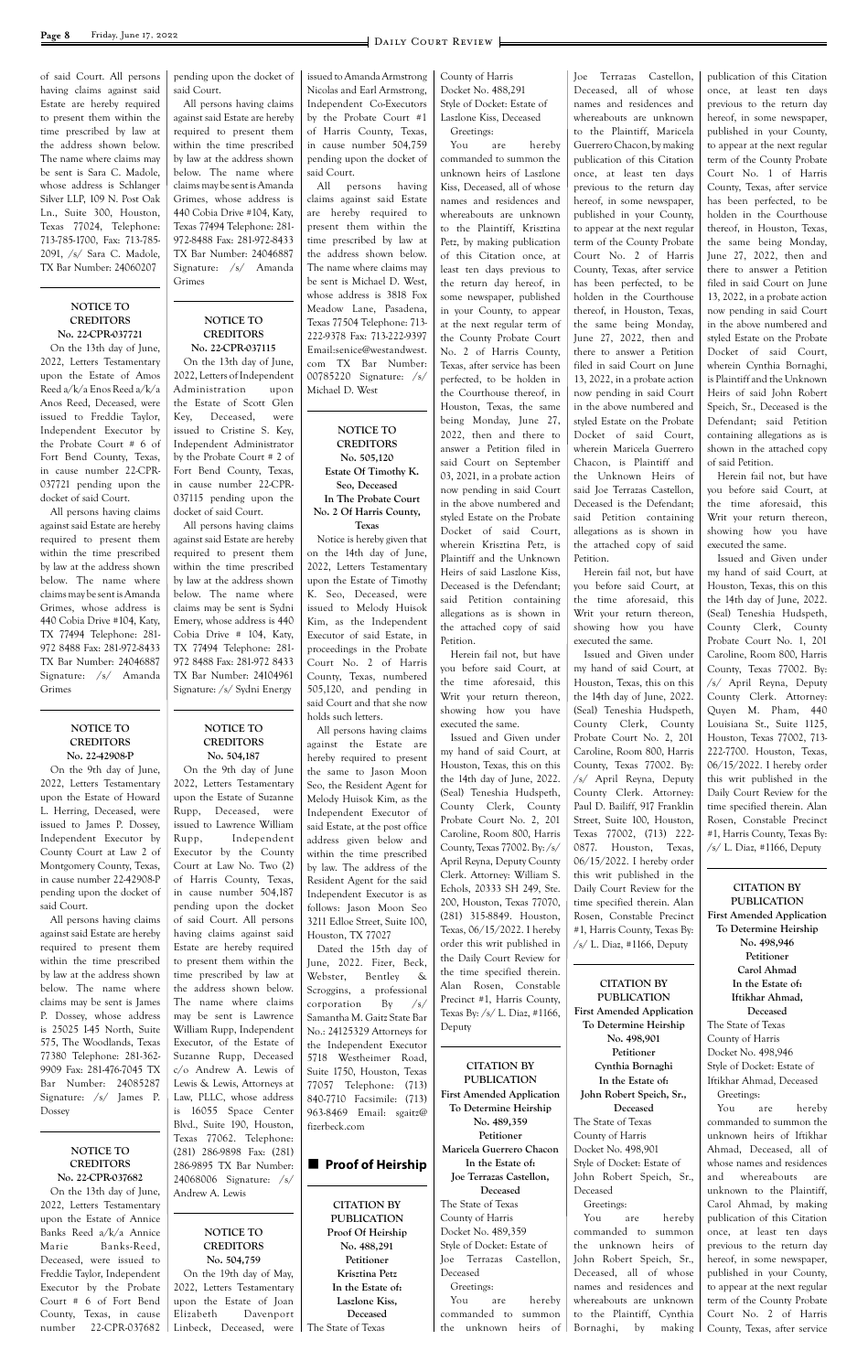has been perfected, to be holden in the Courthouse thereof, in Houston, Texas, the same being Monday, June 27, 2022, then and there to answer a Petition filed in said Court on June 10, 2022, in a probate action now pending in said Court in the above numbered and styled Estate on the Probate Docket of said Court, wherein Carol Ahmad, is Plaintiff and the Unknown Heirs of said Iftikhar Ahmad, Deceased is the Defendant; said Petition containing allegations as is shown in the attached copy of said Petition.

Herein fail not, but have you before said Court, at the time aforesaid, this Writ your return thereon, showing how you have executed the same.

Issued and Given under my hand of said Court, at Houston, Texas, this on this the 14th day of June, 2022. (Seal) Teneshia Hudspeth, County Clerk, County Probate Court No. 2, 201 Caroline, Room 800, Harris County, Texas 77002. By: /s/ Ibett Rodriguez, Deputy County Clerk. Attorney: Nicholas R Noe, 4610 Sweetwater Blvd., Ste. 200, Sugar Land, Texas 77479, 281-242-0995. Houston, Texas, 06/15/2022. I hereby order this writ published in the Daily Court Review for the time specified therein. Alan Rosen, Constable Precinct #1, Harris County, Texas By: /s/ L. Diaz, #1166, Deputy

**CITATION BY PUBLICATION Proof Of Heirship No. 502,418 Petitioner Zemora Bonee Williams In the Estate of: Casper Williams, Deceased** The State of Texas County of Harris Docket No. 502,418 Style of Docket: Estate of Casper Williams, Deceased Greetings: You are hereby commanded to summon the unknown heirs of Casper Williams, Deceased, all of whose names and residences and whereabouts are unknown to the Plaintiff, Zemora Bonee Williams, by making publication of this Citation once, at least ten days previous to the return day hereof, in some newspaper, published in your County, to appear at the next regular term of the County Probate Court No. 4 of Harris County, Texas, after service has been perfected, to be holden in the Courthouse thereof, in Houston, Texas, the same being Monday, June 27, 2022, then and there to answer a Petition filed in said Court on January 24, 2022, in a probate action

Issued and Given under my hand of said Court, at Houston, Texas, this on this the 14th day of June, 2022. (Seal) Teneshia Hudspeth, County Clerk, County Probate Court No. 4, 201 Caroline, Room 800, Harris County, Texas 77002. By: /s/ Ibett Rodriguez, Deputy County Clerk. Attorney: Fresnel Phan, 2028 Buffalo Terrace, Houston, Texas 77019, 832- 721-6559. Houston, Texas, 06/15/2022. I hereby order this writ published in the Daily Court Review for the time specified therein. Alan Rosen, Constable Precinct #1, Harris County, Texas By:  $\sqrt{s}$  L. Diaz, #1166, Deputy

now pending in said Court in the above numbered and styled Estate on the Probate Docket of said Court, wherein Zemora Bonee Williams, is Plaintiff and the Unknown Heirs of said Casper Williams, Deceased is the Defendant; said Petition containing allegations as is shown in the attached copy of said Petition.

Herein fail not, but have you before said Court, at the time aforesaid, this Writ your return thereon, showing how you have executed the same.

Issued and Given under my hand of said Court, at Houston, Texas, this on this the 14th day of June, 2022. (Seal) Teneshia Hudspeth, County Clerk, County Probate Court No. 4, 201 Caroline, Room 800, Harris County, Texas 77002. By: /s/ Ibett Rodriguez, Deputy County Clerk. Attorney: Martina E. Cartwright, P O Box 925551, Houston, Texas 77292, 713-927- 1195. Houston, Texas, 06/15/2022. I hereby order this writ published in the Daily Court Review for the time specified therein. Alan Rosen, Constable Precinct #1, Harris County, Texas By: /s/ L. Diaz, #1166, Deputy

Issued and Given under my hand of said Court, at Houston, Texas, this on this the 14th day of June, 2022. (Seal) Teneshia Hudspeth, County Clerk, County Probate Court No. 3, 201 Caroline, Room 800, Harris County, Texas 77002. By: /s/ April Reyna, Deputy County Clerk. Attorney: Kristal M. Scott, P.O Box 15022, Humble, Texas 77347, 713- 992-3449. Houston, Texas, 06/15/2022. I hereby order this writ published in the Daily Court Review for the time specified therein. Alan Rosen, Constable Precinct #1, Harris County, Texas By:  $\sqrt{s}$  L. Diaz, #1166, Deputy

#### **CITATION BY PUBLICATION Proof Of Heirship No. 503,458 Petitioner Natalie Milenca McCleaf In the Estate of: Gregory Wilbur McCleaf, Deceased** The State of Texas County of Harris Docket No. 503,458 Style of Docket: Estate of Gregory Wilbur McCleaf, Deceased

Greetings: You are hereby

commanded to summon the unknown heirs of Gregory Wilbur McCleaf, Deceased, all of whose names and residences and whereabouts are unknown to the Plaintiff, Natalie Milenca McCleaf, by making publication of this Citation once, at least ten days previous to the return day hereof, in some newspaper, published in your County, to appear at the next regular term of the County Probate Court No. 4 of Harris County, Texas, after service has been perfected, to be holden in the Courthouse thereof, in Houston, Texas, the same being Monday, June 27, 2022, then and there to answer a Petition filed in said Court on April 01, 2022, in a probate action now pending in said Court in the above numbered and styled Estate on the Probate Docket of said Court, wherein Natalie Milenca McCleaf, is Plaintiff and the Unknown Heirs of said the 14th day of June, 2022. (Seal) Teneshia Hudspeth, County Clerk, County Probate Court No. 3, 201 Caroline, Room 800, Harris County, Texas 77002. By: /s/ April Reyna, Deputy County Clerk. Attorney: W. Kevin Alter, 2020 Southwest Freeway, Ste 225, Houston, Texas 77098, 713- 526-2333. Houston, Texas, 06/15/2022. I hereby order this writ published in the Daily Court Review for the time specified therein. Alan Rosen, Constable Precinct #1, Harris County, Texas By:  $\sqrt{s}$  L. Diaz, #1166, Deputy

Gregory Wilbur McCleaf, Deceased is the Defendant; said Petition containing allegations as is shown in the attached copy of said Petition.

Herein fail not, but have you before said Court, at the time aforesaid, this Writ your return thereon, showing how you have executed the same.

**CITATION BY PUBLICATION Proof Of Heirship No. 505,358 Petitioner Jean Baptise Pierre Leconte In the Estate of: Elizabeth M. Holmes, Deceased** The State of Texas County of Harris Docket No. 505,358 Style of Docket: Estate of Elizabeth M. Holmes, Deceased

Houston, Texas, this on this commanded to summon the unknown heirs of Kristi Leigh Boudreaux, Deceased, all of whose names and residences and whereabouts are unknown to the Plaintiff, Lauren Ashley Gravesmill, by making publication of this Citation once, at least ten days previous to the return day hereof, in some newspaper, published in your County, to appear at the next regular term of the County Probate Court No. 1 of Harris County, Texas, after service has been perfected, to be holden in the Courthouse thereof, in Houston, Texas, the same being Monday, June 27, 2022, then and there to answer a Petition filed in said Court on June 14, 2022, in a probate action now pending in said Court in the above numbered and styled Estate on the Probate Docket of said Court, wherein Lauren Ashley Gravesmill, is Plaintiff and the Unknown Heirs of said Kristi Leigh Boudreaux, Deceased is the Defendant; said Petition containing allegations as is shown in the attached copy of said Petition. Herein fail not, but have you before said Court, at the time aforesaid, this Writ your return thereon, showing how you have executed the same. Issued and Given under my hand of said Court, at Houston, Texas, this on this the 14th day of June, 2022. (Seal) Teneshia Hudspeth, County Clerk, County Probate Court No. 1, 201 Caroline, Room 800, Harris County, Texas 77002. By: /s/ April Reyna, Deputy County Clerk. Attorney:

Susan W. Fickert, 6671 Southwest Fwy, Ste 820, Houston, Texas 77074, (713) 909-4906. Houston, Texas, 06/15/2022. I hereby order this writ published in the Daily Court Review for the time specified therein. Alan Rosen, Constable Precinct #1, Harris County, Texas By:  $\sqrt{s}$  L. Diaz, #1166, Deputy

Greetings:

You are hereby commanded to summon the unknown heirs of Elizabeth M. Holmes, Deceased, all of whose names and residences and whereabouts are unknown to the Plaintiff, Jean Baptise Pierre Leconte, by making publication of this Citation once, at least ten days previous to the return day hereof, in some newspaper, published in your County, to appear at the next regular term of the County Probate Court

No. 3 of Harris County, Texas, after service has been perfected, to be holden in the Courthouse thereof, in Houston, Texas, the same being Monday, June 27, 2022, then and there to answer a Petition filed in said Court on April 21, 2022, in a probate action now pending in said Court in the above numbered and styled Estate on the Probate Docket of said Court, wherein Jean Baptise Pierre Leconte, is Plaintiff and the Unknown Heirs of said Elizabeth M. Holmes, Deceased is the Defendant; said Petition containing allegations as is shown in the attached copy of said Petition.

Herein fail not, but have

you before said Court, at the time aforesaid, this Writ your return thereon, showing how you have executed the same.

**CITATION BY PUBLICATION Amended Application For Determination Of Heirship No. 505,364 Petitioner Bernard L. Hebinck In the Estate of: Nathaniel Flanagan, Deceased** The State of Texas County of Harris Docket No. 505,364

Style of Docket: Estate of

Nathaniel Flanagan, Deceased Greetings:

You are hereby commanded to summon the unknown heirs of Nathaniel Flanagan, Deceased, all of whose names and residences and whereabouts are unknown to the Plaintiff, Bernard L. Hebinck, by making publication of this Citation once, at least ten days previous to the return day hereof, in some newspaper, published in your County, to appear at the next regular term of the County Probate Court No. 3 of Harris County, Texas, after service has been perfected, to be holden in the Courthouse thereof, in Houston, Texas, the same being Monday, June 27, 2022, then and there to answer a Petition filed in said Court on June 09, 2022, in a probate action now pending in said Court in the above numbered and styled Estate on the Probate Docket of said Court, wherein Bernard L. Hebinck, is Plaintiff and the Unknown Heirs of said Nathaniel Flanagan, Deceased is the Defendant; said Petition containing allegations as is shown in the attached copy of said Petition. Herein fail not, but have you before said Court, at the time aforesaid, this Writ your return thereon, showing how you have executed the same. Issued and Given under my hand of said Court, at

**CITATION BY PUBLICATION Proof Of Heirship No. 506,882 Petitioner Lauren Ashley Gravesmill In the Estate of: Kristi Leigh Boudreaux, Deceased** The State of Texas County of Harris Docket No. 506,882 Style of Docket: Estate of Kristi Leigh Boudreaux, Deceased Greetings: You are hereby

## **CITATION BY PUBLICATION**

**First Amended Application To Determine Heirship No. 506,800 Petitioner Kimberly Donn Clayton In the Estate of: Dorthy Louise Ballard, Deceased** The State of Texas County of Harris Docket No. 506,800 Style of Docket: Estate of Dorthy Louise Ballard, Deceased

Greetings: You are hereby

commanded to summon the unknown heirs of Dorthy Louise Ballard, Deceased, all of whose names and residences and whereabouts are unknown to the Plaintiff, Kimberly Donn Clayton, by making publication of this Citation once, at least ten days previous to the return day hereof, in some newspaper, published in your County, to appear at the next regular term of the County Probate Court No. 4 of Harris County, Texas, after service has been perfected, to be holden in the Courthouse thereof, in Houston, Texas, the same being Monday, June 27, 2022, then and there to answer a Petition filed in said Court on June 10, 2022, in a probate action now pending in said Court in the above numbered and styled Estate on the Probate Docket of said Court, wherein Kimberly Donn Clayton, is Plaintiff and the Unknown Heirs of said Dorthy Louise Ballard, Deceased is the Defendant; said Petition containing allegations as is shown in the attached copy of said

Petition.

Herein fail not, but have you before said Court, at the time aforesaid, this Writ your return thereon, showing how you have executed the same.

Issued and Given under my hand of said Court, at Houston, Texas, this on this the 14th day of June, 2022. (Seal) Teneshia Hudspeth, County Clerk, County Probate Court No. 4, 201 Caroline, Room 800, Harris County, Texas 77002. By: /s/ April Reyna, Deputy County Clerk. Attorney: Matthew White, 1560 E. Southlake Blvd, Ste 100M, Southlake, Texas 76092, (817) 382-7840. Houston, Texas, 06/15/2022. I hereby order this writ published in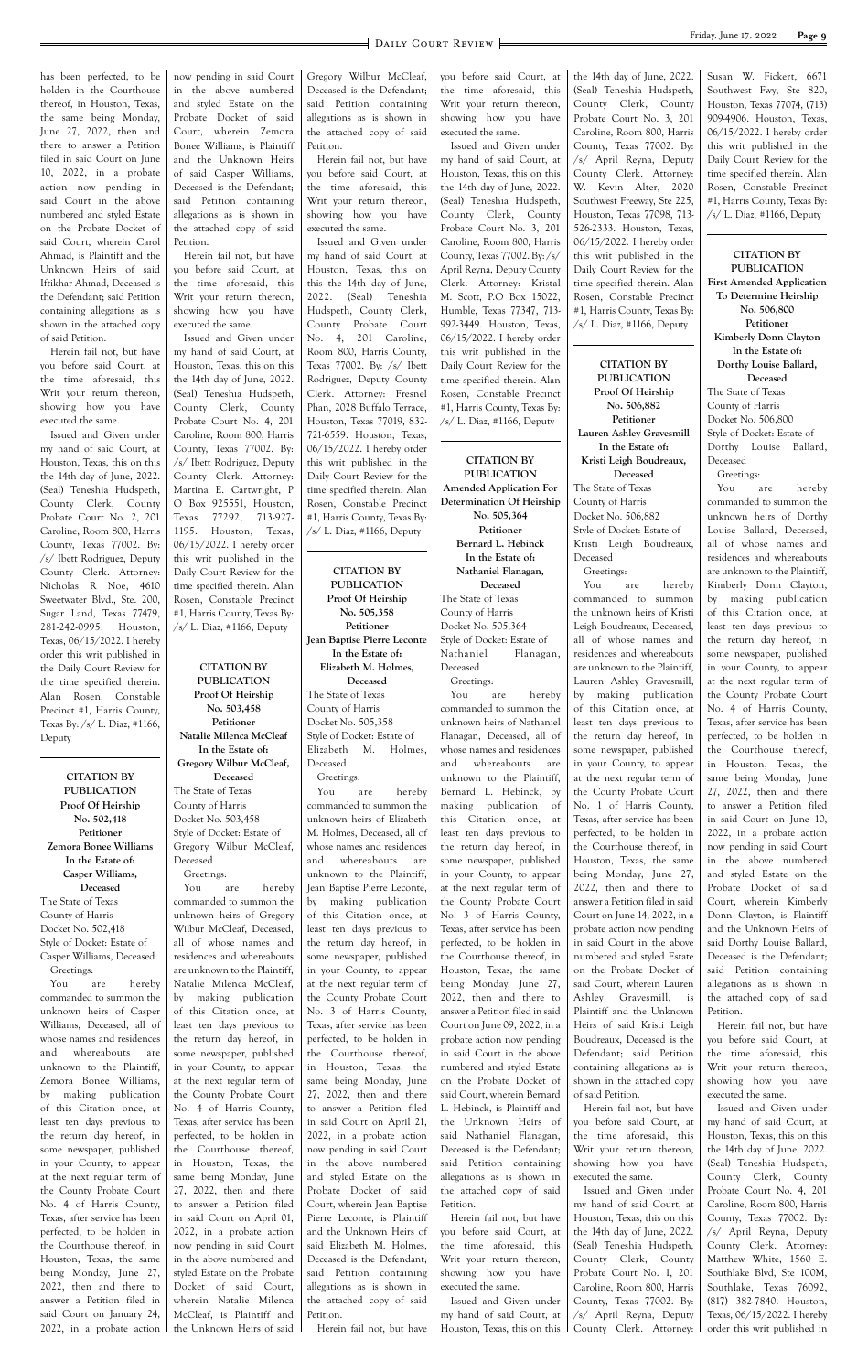the Daily Court Review for the time specified therein. Alan Rosen, Constable Precinct #1, Harris County, Texas By: /s/ L. Diaz, #1166, Deputy

**CITATION BY PUBLICATION Proof Of Heirship No. 506,884 Petitioner Lawrence James White In the Estate of: Patricia Ann White, Deceased** The State of Texas County of Harris Docket No. 506,884 Style of Docket: Estate of Patricia Ann White, Deceased Greetings:

my hand of said Court, at Houston, Texas, this on this the 14th day of June, 2022. (Seal) Teneshia Hudspeth, County Clerk, County Probate Court No. 1, 201 Caroline, Room 800, Harris County, Texas 77002. By: /s/ April Reyna, Deputy County Clerk. Attorney: Teresa Scardino, 4309 Yoakum, Houston, Texas 77006, (713) 526-6290. Houston, Texas, 06/15/2022. I hereby order this writ published in the Daily Court Review for the time specified therein. Alan Rosen, Constable Precinct #1, Harris County, Texas By:  $\sqrt{s}$ / L. Diaz, #1166, Deputy

You are hereby commanded to summon the unknown heirs of Patricia Ann White, Deceased, all of whose names and residences and whereabouts are unknown to the Plaintiff, Lawrence James White, by making publication of this Citation once, at least ten days previous to the return day hereof, in some newspaper, published in your County, to appear at the next regular term of the County Probate Court No. 1 of Harris County, Texas, after service has been perfected, to be holden in the Courthouse thereof, in Houston, Texas, the same being Monday, June 27, 2022, then and there to answer a Petition filed in said Court on June 14, 2022, in a probate action now pending in said Court in the above numbered and styled Estate on the Probate Docket of said Court, wherein Lawrence James White, is Plaintiff and the Unknown Heirs of said Patricia Ann White, Deceased is the Defendant; said Petition containing allegations as is shown in the attached copy of said Petition.

Herein fail not, but have you before said Court, at the time aforesaid, this Writ your return thereon, showing how you have executed the same.

Issued and Given under

Issued and Given under my hand of said Court, at Houston, Texas, this on this the 14th day of June, 2022. (Seal) Teneshia Hudspeth, County Clerk, County Probate Court No. 4, 201 Caroline, Room 800, Harris County, Texas 77002. By: /s/ Ibett Rodriguez, Deputy County Clerk. Attorney: Susan Fickert, 6671 Southwest Fwy, Ste 820, Houston, Texas 77074, 713- 909-4906. Houston, Texas, 06/15/2022. I hereby order this writ published in the Daily Court Review for the time specified therein. Alan Rosen, Constable Precinct #1, Harris County, Texas By:  $\sqrt{s}$  L. Diaz, #1166, Deputy

## $\blacksquare$  Miscellaneous **Notices**

**HOUSTON POLICE DEPARTMENT ABANDONED VEHICLE AUCTION** Notice is hereby given to I

**CITATION BY PUBLICATION** **First Amended Application To Determine Heirship No. 506,821 Petitioner Alvin Joseph Robinson Jr In the Estate of: Alvin Joe Robinson, Deceased**

The State of Texas County of Harris Docket No. 506,821 Style of Docket: Estate of Alvin Joe Robinson, Deceased Greetings:

> $\overline{\text{un}}$ MAKE/MODEL CHEV/EC 2CNDL13F376051195<br>3N1AB61E78L635875 8 NISS **CHEV/CRU** 8 CHRY<br>3 BMW/ <u>2046010031618332</u><br>WBAGN63473DR096<br>SALCP2FX7LH854815 1042P5SS8HU167415<br>1082S57N08F136051<br>1HGCR2F50HA104108 7 BUIC<br>8 SATU 7 HOND<br>14 MERC **N4AL21E3** 11 KIA<br>09 TOYO KNDJ12A2787264494<br>WBANW13569C162533 **AUCTIONS ARE HELD DAILY. FOR TIMES AND LOCATIONS CALL 713- 247-5812 TERMS ARE CASH AT TIME OF SALE.**

#### $\blacksquare$  **TABC Notices**

You are hereby commanded to summon the unknown heirs of Alvin Joe Robinson, Deceased, all of whose names and residences and whereabouts are unknown to the Plaintiff, Alvin Joseph Robinson Jr, by making publication of this Citation once, at least ten days previous to the return day hereof, in some newspaper, published in your County, to appear at the next regular term of the County Probate Court No. 4 of Harris County, Texas, after service has been perfected, to be holden in the Courthouse thereof, in Houston, Texas, the same being Monday, June 27, 2022, then and there to answer a Petition filed in said Court on June 10, 2022, in a probate action now pending in said Court in the above numbered and styled Estate on the Probate Docket of said Court, wherein Alvin Joseph Robinson Jr, is Plaintiff and the Unknown Heirs of said Alvin Joe Robinson, Deceased is the Defendant; said Petition containing allegations as is shown in the attached copy of said Petition.

Herein fail not, but have you before said Court, at the time aforesaid, this Writ your return thereon, showing how you have executed the same.

the owners and lien holders of the vehicles listed below that unless such vehicles are redeemed within 20 days of the date of this notice, the may be sold at public auction. Failure of the owner or lien holder to exercise their right to reclaim the vehicle within the time provided constitutes a waiver by the owner and lien holder of all right, title and interest in the vehicle at public auction. The last registered owner/ lien holder could not be determined on the following vehicles.

**Notice is hereby given in accordance with the terms and provisions of the Texas Alcoholic Beverage Code that Avion Hospitality Concessions LLC dba Embassy Suites Houston Energy Plaza has filed application for a Late Hours Certificate and Mixed Beverage Permit.**

 **Said business to be conducted at 11730 Katy Freeway, Houston (Harris County), Texas 77079**

 **Avion Hospitality Concessions LLC dba Embassy Suites Houston Energy Plaza**

 **Avion Hospitality LLC - Sole Member.**

**Notice is hereby given in accordance with the terms and provisions of the Texas Alcoholic Beverage Code that Avion Hospitality Concessions LLC dba Embassy Suites Houston Energy Plaza has filed application for Wine and** 

**Malt Beverage Retailers Off-Premise Permit.**

 **Said business to be conducted at 11730 Katy Freeway, Houston (Harris County), Texas 77079 Avion Hospitality Concessions LLC dba Embassy Suites Houston Energy Plaza**

 **Avion Hospitality LLC - Sole Member.**

**Notice is hereby given in accordance with the terms and provisions of the Texas Alcoholic Beverage Code that Avion Hospitality Concessions LLC dba Fairfield Inn & Suites Houston-Memorial City Area has filed application for Late Hours Certificate**  **and Mixed Beverage Permit.**

 **Said business to be conducted at 11080 Katy Freeway, Houston (Harris County), Texas 77043**

 **Avion Hospitality Concessions LLC dba Fairfield Inn & Suites Houston-Memorial City Area**

 **Avion Hospitality LLC - Sole Member.**

**Notice is hereby given in accordance with the terms and provisions of the Texas Alcoholic Beverage Code that Avion Hospitality Concessions LLC dba Fairfield Inn & Suites Houston-Memorial City Area has filed application for Wine and Malt Beverage Retailers Off-Premise Permit.**

 **Said business to be conducted at 11080 Katy Freeway, Houston (Harris County), Texas 77043**

 **Avion Hospitality Concessions LLC dba Fairfield Inn & Suites Houston-Memorial City Area Avion Hospitality LLC -** 

**Sole Member.**

**Notice is hereby given in accordance with the terms and provisions of the Texas Alcoholic Beverage Code that Avion Hospitality Concessions LLC dba Home2 Suites Houston - Energy Corridor has filed application for Late Hours Certificate and Wine and Malt Beverage Retailers Permit.**

 **Said business to be conducted at 1106 Sherwood Forest Street, Houston (Harris County), Texas 77043**

 **Avion Hospitality Concessions LLC dba Home2 Suites Houston-Energy Corridor Avion Hospitality LLC - Sole Member.**

**Notice is hereby given in accordance with the terms and provisions of the Texas Alcoholic Beverage Code that The Balance Group Inc dba La Chingada Mexican Cuisine has filed application for Mixed Beverage Permit, Food and Beverage Certificate. Said business to be conducted at 13388 Northwest Freeway, Houston, Harris County, Texas 77040. The Balance Group Inc dba La Chingada Mexican Cuisine Dalia Valeria Solis, Director**

**Notice is hereby given in accordance with the terms and provisions of the Texas Alcoholic Beverage Code that Bar 401 W 25th LLC DBA Domain Heights has**  **filed application for Late Hours Certificate and Mixed Beverage Permit.**

 **Said business to be conducted at 401 W 25th St, Houston (Harris County), Texas 77008 Bar 401 W 25th LLC** 

**DBA Domain Heights Michael Sambrooks - Manager.**

**Notice is hereby given in accordance with the terms and provisions of the Texas Alcoholic Beverage Code that Faiza Inaaya Inc. d/b/a El Primo Food Mart has filed application for Wine-Only Package Store Permit.**

 **Said business to be conducted at 846 Kress St., Houston (Harris County), Texas 77020**

 **Faiza Inaaya Inc. d/b/a El Primo Food Mart**

 **Fakhrunhahar Chandnee - Pres/Sec.**

**Notice is hereby given in accordance with the terms and provisions of the Texas Alcoholic Beverage Code that Eira Retail LLC d/b/a Sorter Food Mart has filed application for Wine and Malt Beverage Retailers Off-Premise Permit.**

 **Said business to be conducted at 25315 Sorters Road, Porter (Montgomery County), Texas 77365**

 **Eira Retail LLC d/b/a Sorter Food Mart Abid S. Prasla - Managing Member.**

**Application has been made with the Texas Alcoholic Beverage Commission for a Package Store Permit by District Market Green Grocer, LLC d/b/a District Market Green Grocer located at 3337 Cypress Creek Pkwy, STE A, Houston, Harris County, Texas. Manager: Alejandra Perez.**

**Notice is hereby given in accordance with the terms and provisions of the Texas Alcoholic Beverage Code that Hi - Lo Afrcican, Caribbean, West Indies Food Market has filed application for Wine and Beer Retailer's off Premise License. Said business to be conducted at 9111 Cypress Creek Pkwy Suite # B, Houston, Harris County, Texas 77070. Hi - Lo Afrcican, Caribbean, West Indies Food Market Richard Kwame Boakye - Owner**

**Notice is hereby given in accordance with the terms and provisions of the Texas Alcoholic Beverage Code that PVM Investments**  **LLC PVM Investments has filed application for Late Hours Certificate and Mixed Beverage Permit.**

 **Said business to be conducted at 6220 Westpark Dr. Ste 215, Houston (Harris County), Texas 77057**

 **PVM Investments LLC PVM Investments**

 **Derison Fitzgerald - Manager; Terry Cossey - Manager.**

**Notice is hereby given in accordance with the terms and provisions of the Texas Alcoholic Beverage Code that CHICAGO'S CHICKEN SHACK has filed application for Late Hours Certificate and Wine and Malt Beverage Retailers Permit.**

 **Said business to be conducted at 3853 LYDIA ST, HOUSTON (Harris County), TEXAS 77021 CHICAGO'S CHICKEN SHACK**

 **JEREMY T. JAMES - OWNER.**

**Notice is hereby given in accordance with the terms and provisions of the Texas Alcoholic Beverage Code that \$LUTTY TREATZ THINGZ has filed application for Late Hours Certificate and Wine and Malt Beverage Retailers Permit.**

 **Said business to be conducted at 38531/2 LYDIA ST., HOUSTON (Harris County), TEXAS 77021**

 **\$LUTTY TREATZ THINGZ**

 **JESSE C. STIFF - OWNER.**

**Notice is hereby given in accordance with the terms and provisions of the Texas Alcoholic Beverage Code that Leon Mexican Grill Inc. d/b/a Leon Mexican Grill Inc. has filed application for Food and Beverage Certificate and Wine and Malt Beverage Retailers Permit.**

 **Said business to be** 

**conducted at 1600 N 7th St, Baytown (Harris County), Texas 77520 Leon Mexican Grill Inc. d/b/a Leon Mexican Grill Inc.**

 **Maricela Leon - Pres; German Leon - Sec.**

**Notice is hereby given in accordance with the terms and provisions of the Texas Alcoholic Beverage Code that Antoine Equity LLC d/b/a Antoine Market has filed application for Wine-Only Package Store Permit.**

 **Said business to be conducted at 11537 Antoine Dr, Houston** 

Notices continued on backpage